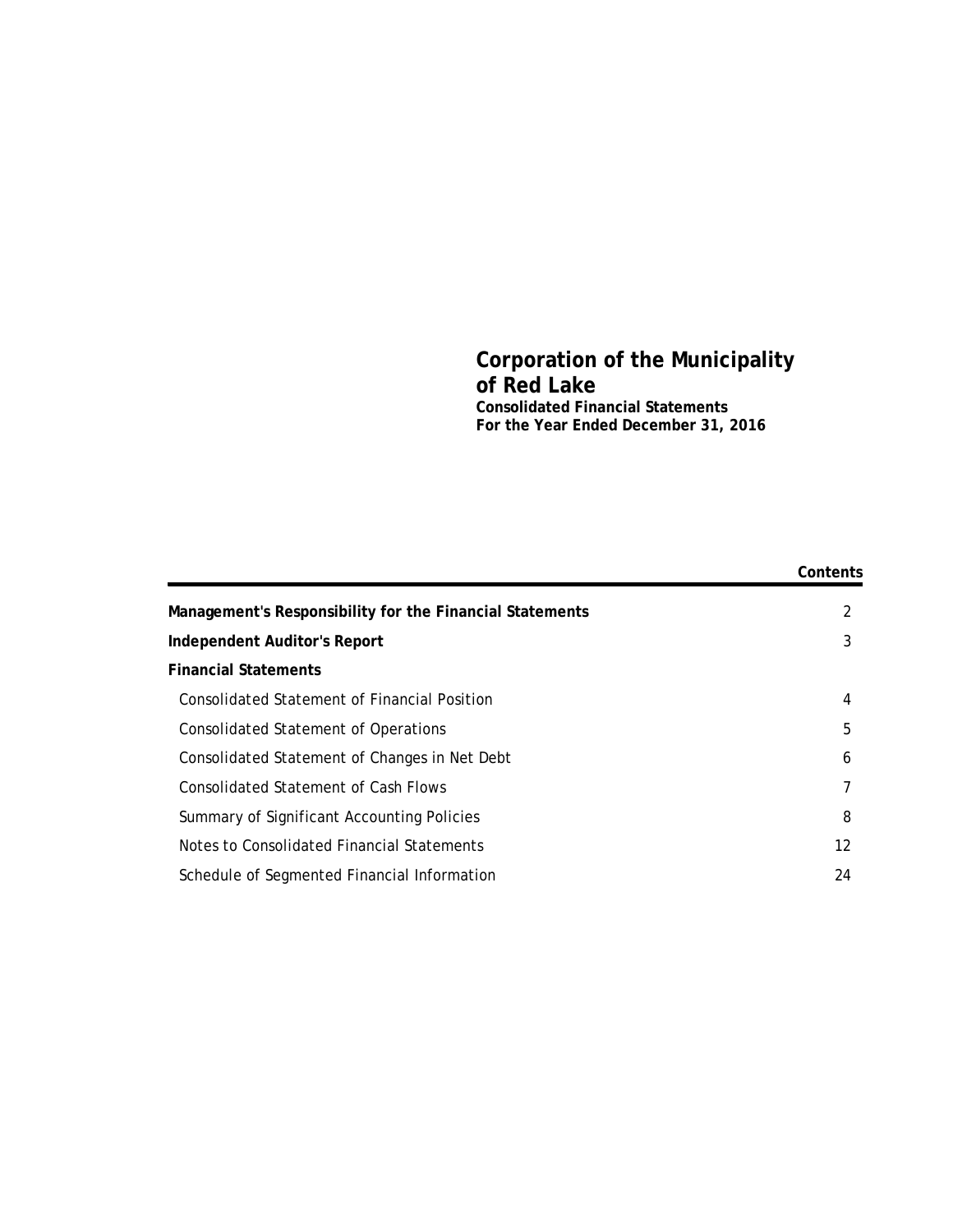# Management's Responsibility for the Financial Statements

The accompanying financial statements of the Corporation of the Municipality of Red Lake are the responsibility of the Municipality's management and have been prepared in accordance with Canadian generally accepted accounting principles for local governments established by the Public Sector Accounting Board of the Canadian Institute of Chartered Professional Accountants. A summary of the significant accounting policies are described in the notes to the financial statements. The preparation of financial statements necessarily involved the use of estimates based on management's judgments, particularly when transactions affecting the current accounting period cannot be finalized with certainty until future periods.

The Municipality's management maintains a system of internal controls designed to provide reasonable assurance that assets are safeguarded, transactions are properly authorized and recorded in compliance with legislative and regulatory requirements, and reliable financial information is available on a timely basis for preparation of the financial statements. These systems are monitored and evaluated by management.

Town Council meets with management to review the financial statements and discuss any significant financial reporting or internal control matters prior to their approval of the financial statements.

The financial statements have been audited by BDO Canada LLP, independent external auditors appointed by Town Council. The accompanying Independent Auditor's Report outlines their responsibilities, the scope of their examination and their opinion on the Municipality's financial statements.

Mark Vermette. Chief Administrative Officer July 17, 2017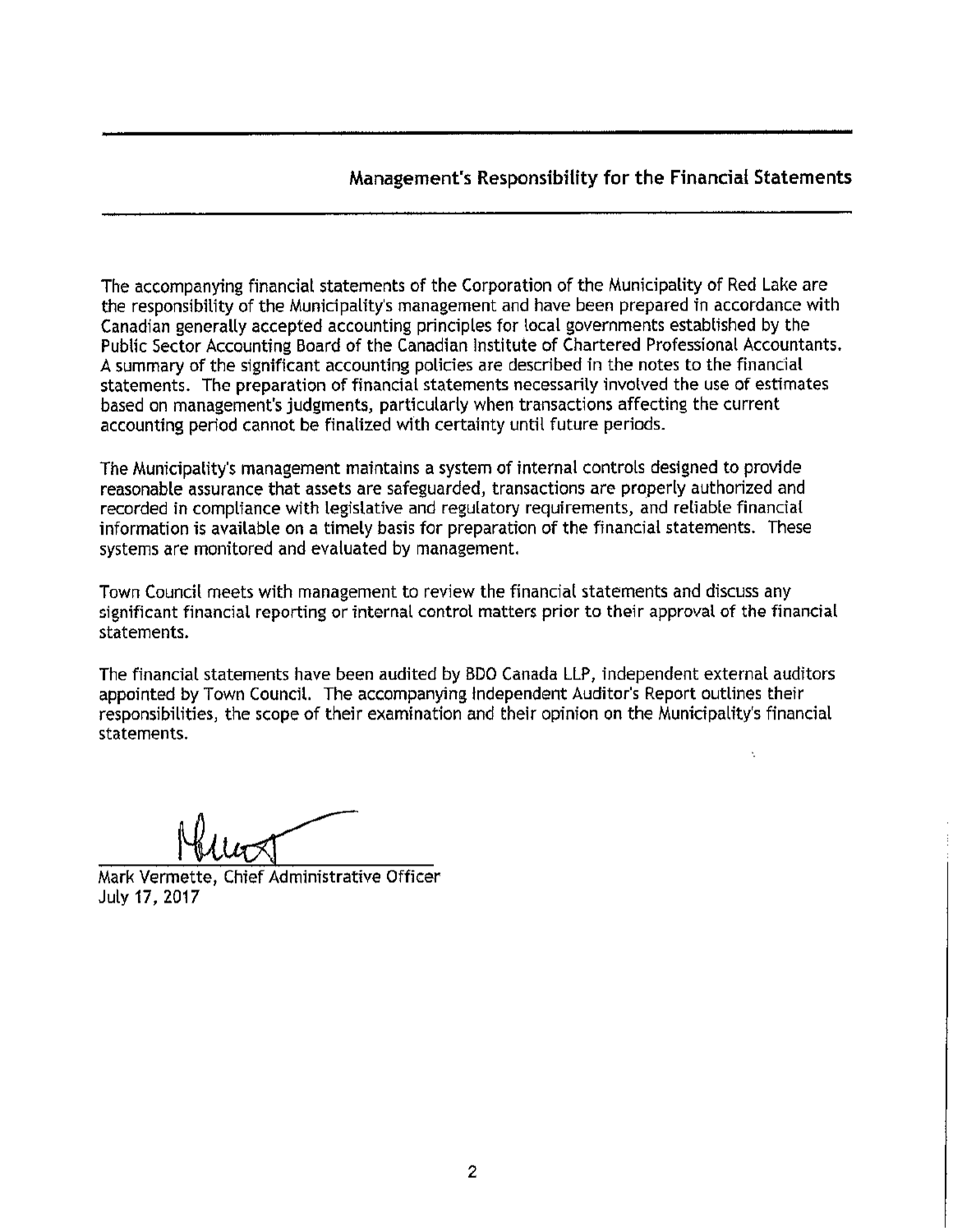

Tel: 807 468 5531 Fax: 807 468 9774 www.bdo.ca

**BDO Canada LLP** 301 First Avenue S, Suite 300 Kenora ON P9N 4E9 Canada

# **Independent Auditor's Report**

# To the Members of Council, Inhabitants and Ratepayers of The Corporation of the Municipality of Red Lake

We have audited the accompanying consolidated financial statements of the Corporation of the Municipality of Red Lake, which comprise the consolidated statement of financial position as at December 31, 2016, and the consolidated statement of operations, consolidated statement of changes in net debt and consolidated statement of cash flows for the year then ended, and a summary of significant accounting policies and other explanatory information.

# Management's Responsibility for the Consolidated Financial Statements

Management is responsible for the preparation of these consolidated financial statements in accordance with Canadian public sector accounting standards, and for such internal control as management determines is necessary to enable the preparation of consolidated financial statements that are free from material misstatement, whether due to fraud or error.

# **Auditor's Responsibility**

Our responsibility is to express an opinion on these consolidated financial statements based on our audit. We conducted our audit in accordance with Canadian generally accepted auditing standards. Those standards require that we comply with ethical requirements and plan and perform the audit to obtain reasonable assurance about whether the consolidated financial statements are free from material misstatement.

An audit involves performing procedures to obtain audit evidence about the amounts and disclosures in the consolidated financial statements. The procedures selected depend on the auditors' judgment, including the assessment of the risks of material misstatement of the consolidated financial statements, whether due to fraud or error. In making those risk assessments, the auditor considers internal control relevant to the entity's preparation of the consolidated financial statements in order to design audit procedures that are appropriate in the circumstances, but not for the purpose of expressing an opinion on the effectiveness of the entity's internal control. An audit also includes evaluating the appropriateness of accounting policies used and the reasonableness of accounting estimates made by management, as well as evaluating the presentation of the consolidated financial statements.

We believe that the audit evidence we have obtained is sufficient and appropriate to provide a basis for our audit opinion.

#### Opinion

In our opinion, the consolidated financial statements present fairly, in all material respects, the financial position of the Corporation of the Municipality of Red Lake as at December 31, 2016 and the results of its operations, changes in net debt and its cash flow for the year then ended in accordance with Canadian public sector accounting standards.

7 Canada LeP

Chartered Professional Accountants, Licensed Public Accountants

Kenora, Ontario July 17, 2017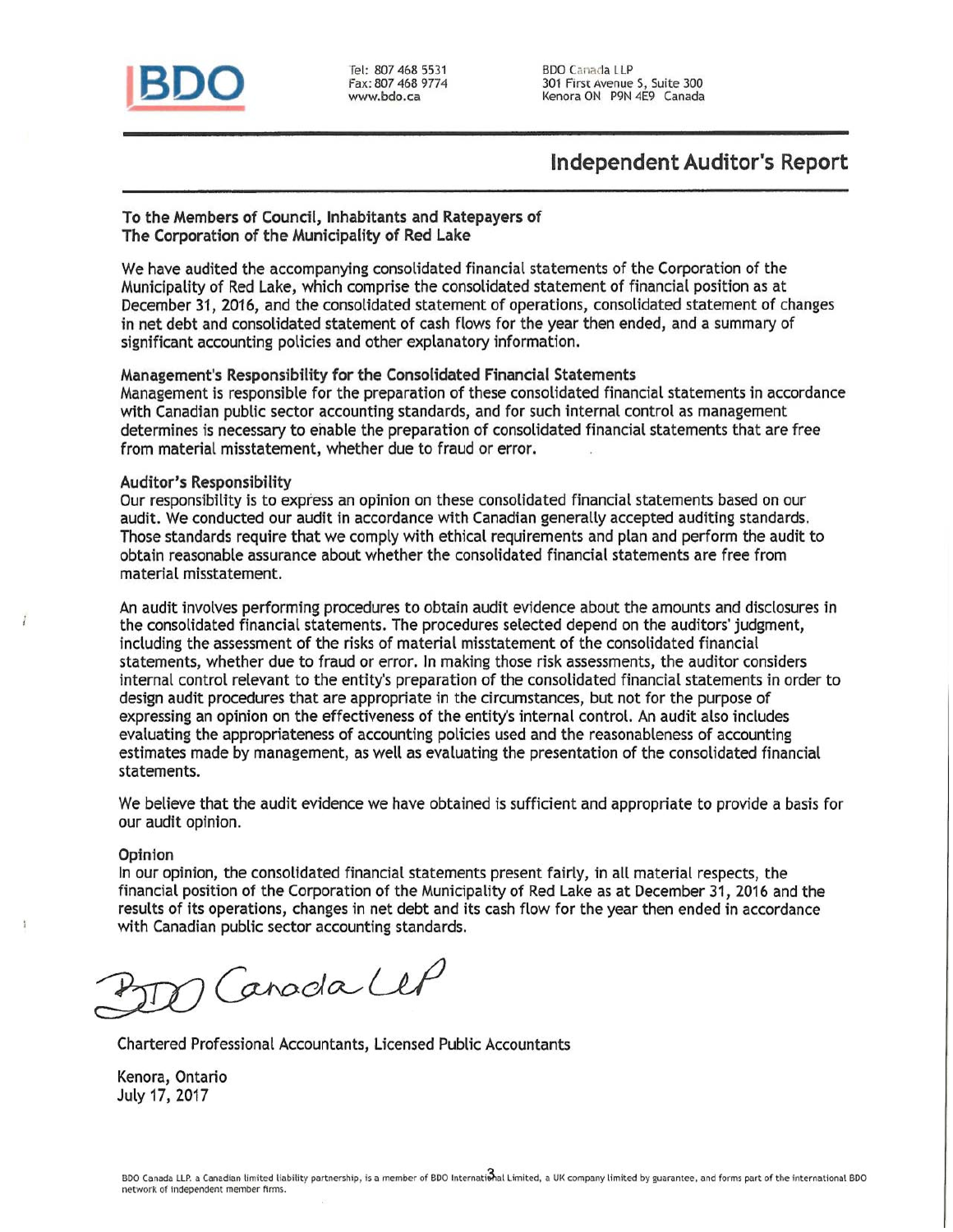# Corporation of the Municipality of Red Lake<br>Consolidated Statement of Financial Position

| December 31                                          | 2016                              | 2015       |
|------------------------------------------------------|-----------------------------------|------------|
| <b>Financial Assets</b>                              |                                   |            |
| Cash (Note 1)                                        | \$4,433,961                       | 4,638,018  |
| Short Term Investments (Note 2)                      | 1,391,115                         | 1,220,378  |
| <b>Taxes Receivable</b>                              | 1,104,918                         | 1,553,252  |
| <b>Trade and Other Receivables</b>                   | 2,272,620                         | 2,666,693  |
|                                                      | 9,202,614                         | 10,078,341 |
|                                                      |                                   |            |
| <b>Financial Liabilities</b>                         |                                   |            |
| Bank Indebtedness (Note 3)                           | 3,914,546                         | 2,424,091  |
| Accounts Payable and Accrued Liabilities             | 1,223,650                         | 865,754    |
| Deferred Revenue (Note 4)                            | 530,571                           | 658,029    |
| Landfill Closure and Post Closure Liability (Note 5) | 1,121,274                         | 1,073,488  |
| Long Term Liabilities (Note 6)                       | 17,362,327                        | 19,075,865 |
|                                                      | 24, 152, 368                      | 24,097,227 |
| Net Debt                                             | $(14, 949, 754)$ $(14, 018, 886)$ |            |
| Non-financial assets                                 |                                   |            |
| Prepaid Expenses and Other Assets                    | 338,414                           | 96,012     |
| Tangible Capital Assets (Note 7)                     | 56,853,741                        | 56,912,739 |
|                                                      | 57, 192, 155                      | 57,008,751 |
| <b>Accumulated Surplus</b>                           | \$42,242,401 \$42,989,865         |            |
|                                                      |                                   |            |

Approved by:

blues 1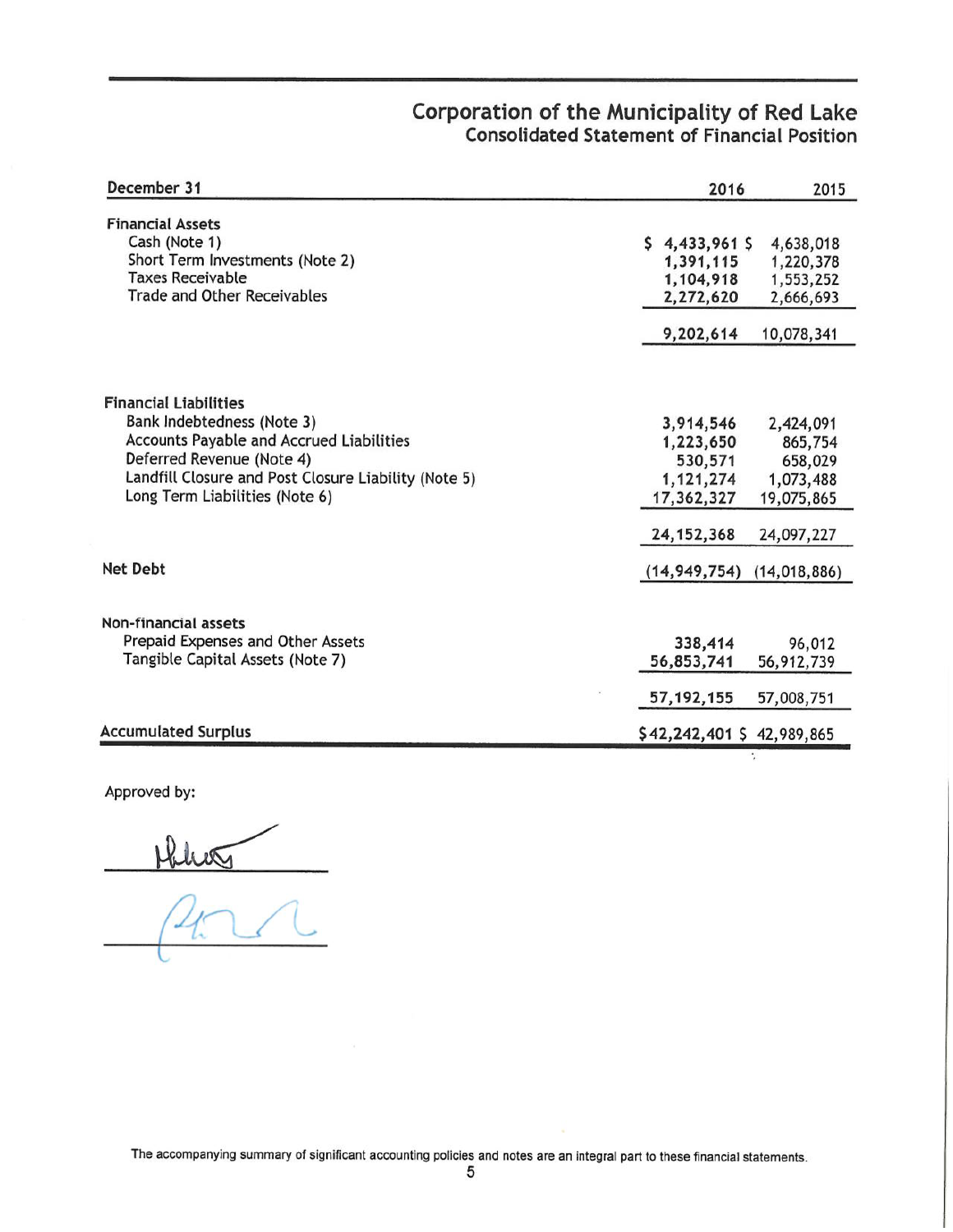# **Corporation of the Municipality of Red Lake Consolidated Statement of Operations**

| For the Year Ended December 31          | <b>Budget</b> | 2016         | 2015         |  |
|-----------------------------------------|---------------|--------------|--------------|--|
|                                         | (Note 8)      |              |              |  |
| Revenue                                 |               |              |              |  |
| Taxation                                | \$8,595,843   | \$8,442,126  | \$8,045,324  |  |
| Fees and User Charges                   | 5,221,575     | 4,785,276    | 5,136,369    |  |
| Canada Grants                           | 963,624       | 586,973      | 493,679      |  |
| <b>Ontario Grants</b>                   | 2,901,999     | 2,898,465    | 4,077,540    |  |
| Other Income (Note 12)                  | 468,800       | 602,160      | 529,300      |  |
|                                         | 18, 151, 841  | 17,315,000   | 18,282,212   |  |
|                                         |               |              |              |  |
| <b>Expenses</b>                         |               |              |              |  |
| <b>General Government</b>               | 1,791,322     | 2,278,023    | 1,883,177    |  |
| <b>Protection Services</b>              | 2,524,649     | 2,431,766    | 2,599,199    |  |
| <b>Transportation Services</b>          | 4,101,329     | 4,046,557    | 3,935,139    |  |
| <b>Environmental Services</b>           | 3,596,398     | 3,567,912    | 3,762,051    |  |
| <b>Health Services</b>                  | 724,740       | 741,467      | 672,040      |  |
| Social and Family Services              | 2,713,823     | 2,616,635    | 2,567,833    |  |
| <b>Recreation and Cultural Services</b> | 1,876,432     | 1,848,701    | 1,925,850    |  |
| Planning and Development                | 647,278       | 531,403      | 557,998      |  |
| <b>Total Expenses</b>                   | 17,975,971    | 18,062,464   | 17,903,287   |  |
| <b>Annual Surplus (Deficit)</b>         | 175,870       | (747, 464)   | 378,925      |  |
| Accumulated Surplus, Beginning of Year  | 42,989,865    | 42,989,865   | 42,610,940   |  |
| Accumulated Surplus, End of Year        | \$43,165,735  | \$42,242,401 | \$42,989,865 |  |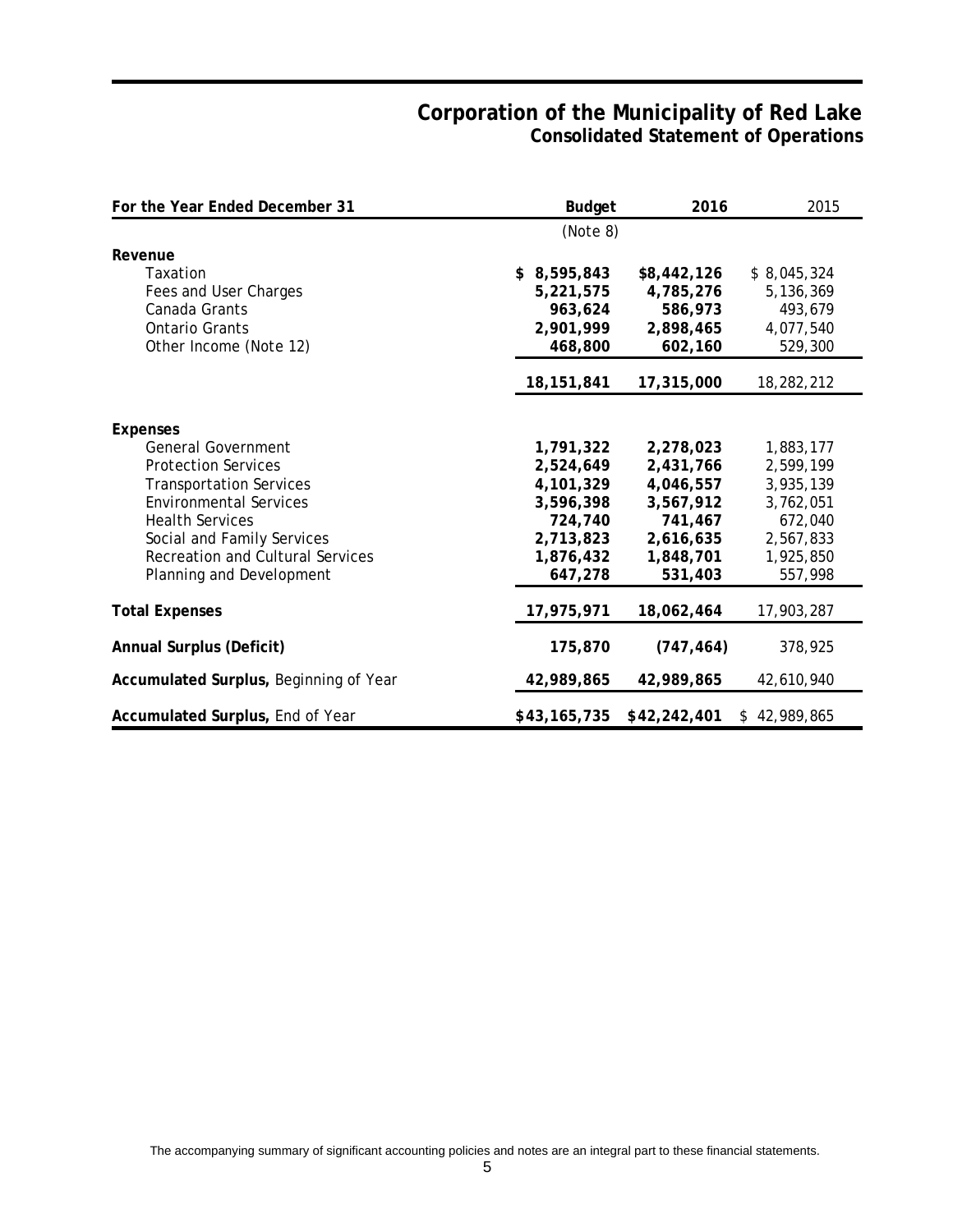# **Corporation of the Municipality of Red Lake**

**Consolidated Statement of Changes in Net Debt**

| For the Year Ended December 31                                                                                                                                     | <b>Budget</b>                   | 2016                                             | 2015                                  |
|--------------------------------------------------------------------------------------------------------------------------------------------------------------------|---------------------------------|--------------------------------------------------|---------------------------------------|
|                                                                                                                                                                    | (Note 8)                        |                                                  |                                       |
| <b>Annual Surplus</b>                                                                                                                                              | 175,870<br>\$                   | $(747, 464)$ \$<br>\$                            | 378,925                               |
| Acquisition of Tangible Capital Assets<br>Amortization of Tangible Capital Assets<br>Loss on Disposal of Tangible Capital Assets<br>Net Change in Prepaid Expenses | (2, 202, 335)<br>2,622,242<br>٠ | (2,716,086)<br>2,749,033<br>26,051<br>(242, 402) | (3, 232, 067)<br>2,683,945<br>(1,028) |
| Net Change in Net Debt                                                                                                                                             | 595,777                         | (930, 868)                                       | (170, 225)                            |
| Net Debt, Beginning of Year                                                                                                                                        | (14, 018, 886)                  | (14, 018, 886)                                   | (13, 848, 661)                        |
| Net Debt, End of Year                                                                                                                                              | \$(13, 423, 109)                | $$(14, 949, 754)$ $$(14, 018, 886)$              |                                       |

The accompanying summary of significant accounting policies and notes are an integral part to these financial statements.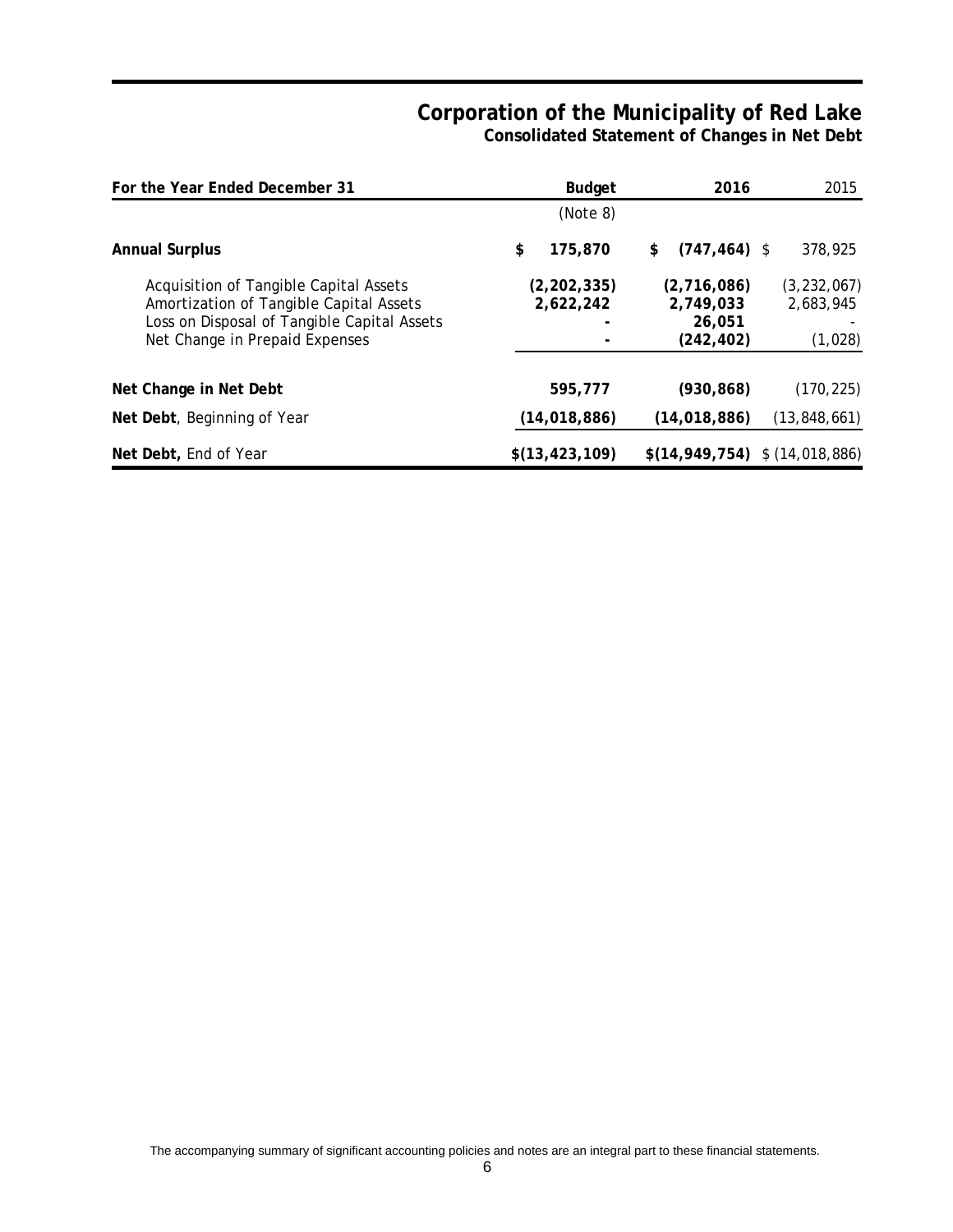# **Corporation of the Municipality of Red Lake**

**Consolidated Statement of Cash Flows**

| For the Year Ended December 31                                                                                                                                                                                                                              | 2016<br>2015                                                                                                                                     |
|-------------------------------------------------------------------------------------------------------------------------------------------------------------------------------------------------------------------------------------------------------------|--------------------------------------------------------------------------------------------------------------------------------------------------|
| <b>Operating Transactions</b><br>Annual Surplus<br>Adjustments for<br>Amortization<br>Loss on Disposal of Capital Assets                                                                                                                                    | \$<br>$(747, 464)$ \$<br>378,925<br>2,749,033<br>2,683,945<br>26,051                                                                             |
| Changes in Non-cash Operating Balances<br><b>Taxes Receivable</b><br><b>Trade and Other Receivables</b><br>Accounts Payable and Accrued Liabilities<br>Prepaid Expenses and Other Assets<br>Deferred Revenue<br>Landfill Closure and Post Closure Liability | 448,334<br>(107, 506)<br>394,073<br>843,176<br>357,896<br>(3, 179, 897)<br>(242, 402)<br>(1,028)<br>(127, 458)<br>(625, 125)<br>47,786<br>69,776 |
| <b>Financing Activities</b><br>Proceeds of Long Term Debt<br>Long Term Debt Repaid<br><b>Bank Indebtedness</b>                                                                                                                                              | 2,905,849<br>62,266<br>2,379,985<br>2,379,985<br>(4,093,523)<br>(1,693,771)<br>1,490,455<br>2,424,091<br>3,110,305<br>(223, 083)                 |
| <b>Capital Transactions</b><br>Acquisition of Tangible Capital Assets                                                                                                                                                                                       | (3, 232, 067)<br>(2,716,086)                                                                                                                     |
| Net Change in Cash and Cash Equivalents                                                                                                                                                                                                                     | (33, 320)<br>(59, 496)                                                                                                                           |
| Cash and Cash Equivalents, Beginning of Year                                                                                                                                                                                                                | 5,858,396<br>5,917,892                                                                                                                           |
| Cash and Cash Equivalents, End of Year                                                                                                                                                                                                                      | \$5,825,076<br>\$<br>5,858,396                                                                                                                   |
| Represented by:<br>Cash<br><b>Temporary Investments</b><br>Balance, End of Year                                                                                                                                                                             | \$4,433,961<br>4,638,018<br>\$<br>1,391,115<br>1,220,378<br>\$5,825,076<br>5,858,396<br>\$                                                       |

The accompanying summary of significant accounting policies and notes are an integral part to these financial statements.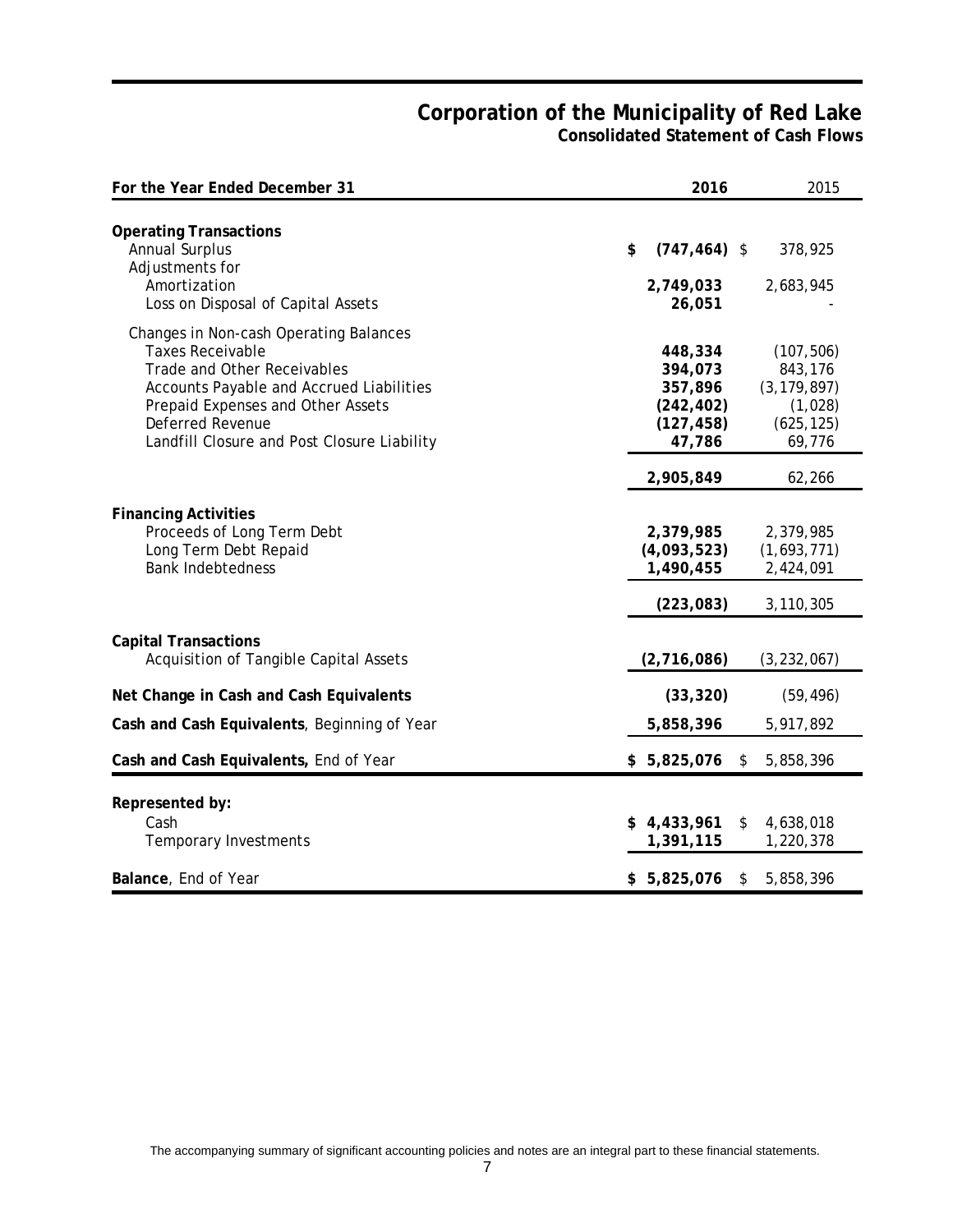| December 31, 2016 |  |  |
|-------------------|--|--|
|-------------------|--|--|

| Management Responsibility     | The consolidated financial statements of the Corporation of The<br>Municipality of Red Lake are the representations of management. They<br>have been prepared in accordance with generally accepted accounting<br>principles for local governments established by the Public Sector<br>Accounting Board (PSAB) of the Chartered Professional Accountants of<br>Canada.                                                                                                                                                                                                                                                                                                                   |
|-------------------------------|------------------------------------------------------------------------------------------------------------------------------------------------------------------------------------------------------------------------------------------------------------------------------------------------------------------------------------------------------------------------------------------------------------------------------------------------------------------------------------------------------------------------------------------------------------------------------------------------------------------------------------------------------------------------------------------|
|                               | The focus of PSAB financial statements is on the financial position of<br>the Municipality and the change thereto. The consolidated statement<br>of financial position reports all of the financial assets and liabilities of<br>the municipality. Financial assets are those assets which could provide<br>resources to discharge existing liabilities or finance future operations.<br>Accumulated surplus represents the operations of the municipality, and<br>is the difference between its assets and liabilities. This provides<br>information about the municipality's overall future revenue<br>requirements and its ability to finance activities and meet its<br>obligations. |
| <b>Basis of Consolidation</b> | The consolidated statements reflect the assets, liabilities, sources of<br>financing and expenses of the current fund, capital fund, reserves and<br>reserve funds of all municipal organizations, committees, and boards<br>which are owned or controlled by Council. All interfund assets and<br>liabilities and revenues and expenses have been eliminated on<br>consolidation.                                                                                                                                                                                                                                                                                                       |
|                               | The following boards and municipal enterprises owned or controlled by<br>Council have been consolidated:                                                                                                                                                                                                                                                                                                                                                                                                                                                                                                                                                                                 |
|                               | - Red Lake Public Library Board<br>- Red Lake Regional Heritage Centre Board<br>- Red Lake Airport                                                                                                                                                                                                                                                                                                                                                                                                                                                                                                                                                                                       |
| <b>Basis of Accounting</b>    | Revenues and expenses are reported on the accrual basis of<br>accounting. The accrual basis of accounting recognizes revenues as<br>they become available and measurable; expenses are recognized as<br>they are incurred and measurable as a result of receipt of goods or<br>services and the creation of a legal obligation to pay.                                                                                                                                                                                                                                                                                                                                                   |
| <b>Government Transfers</b>   | Government transfers are recognized in the year in which the events<br>giving rise to the transfers occur, providing the transfers are<br>authorized, any eligibility criteria have been met, and reasonable<br>estimates of the amounts can be made.                                                                                                                                                                                                                                                                                                                                                                                                                                    |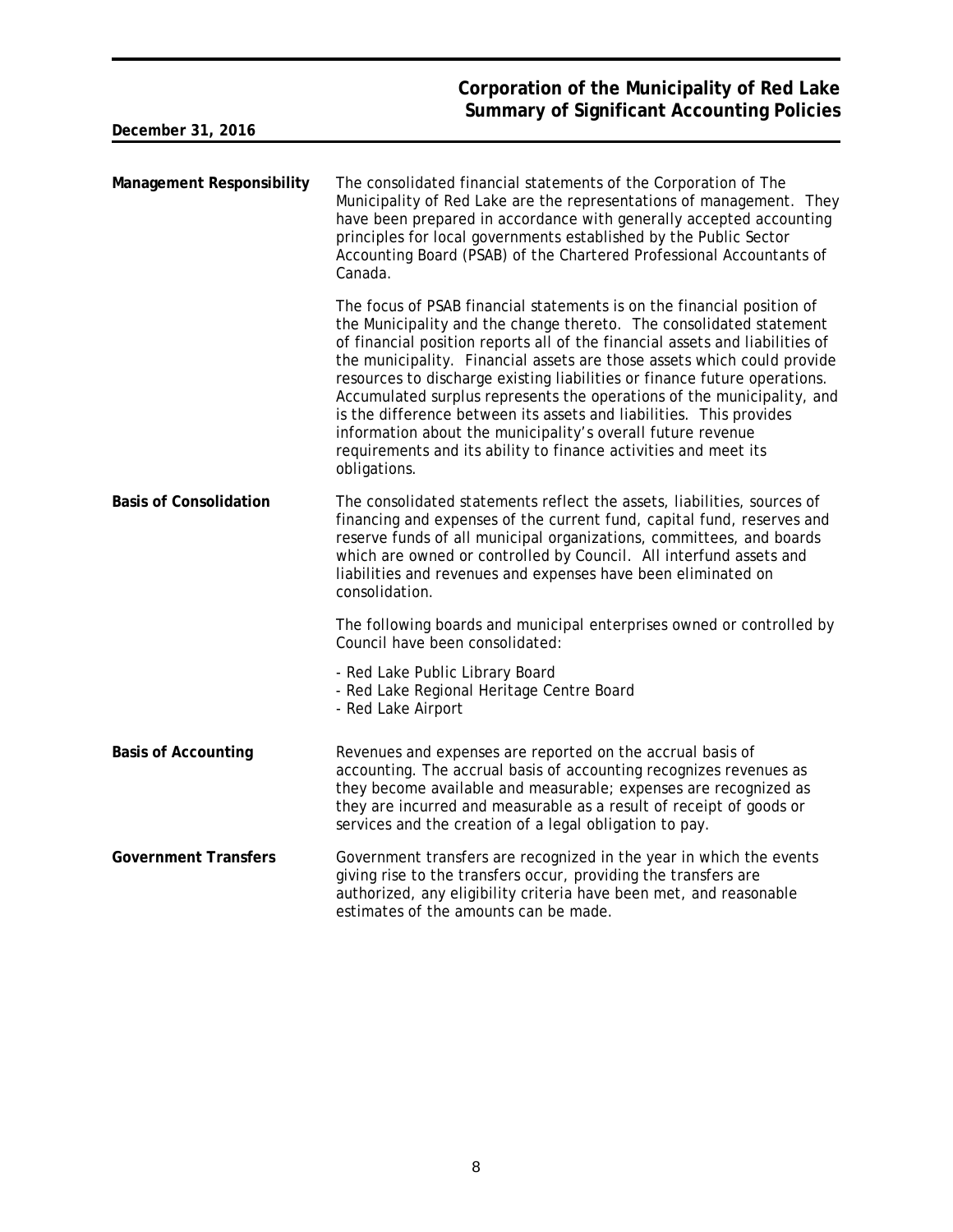| <b>Revenue Recognition</b>     | Revenues are recognized as follows:                                                                                                                                                                                                                                                                                                                                                                                                                                                                                                                                                                                                                                  |                                                                                                                    |
|--------------------------------|----------------------------------------------------------------------------------------------------------------------------------------------------------------------------------------------------------------------------------------------------------------------------------------------------------------------------------------------------------------------------------------------------------------------------------------------------------------------------------------------------------------------------------------------------------------------------------------------------------------------------------------------------------------------|--------------------------------------------------------------------------------------------------------------------|
|                                | a) Tax revenue is recorded at estimated amounts when they meet the<br>definition of an asset, have been authorized and the taxable event<br>occurs. For property taxes, the taxable event is the period for<br>which the tax is levied. Taxes receivable are recognized net of an<br>allowance for anticipated uncollectible amounts.<br>b) Fees and user charges are recognized on a quarterly basis as<br>services are provided.<br>c) Other revenues are recorded when collected or when collection is<br>reasonably assured.                                                                                                                                     |                                                                                                                    |
| <b>Investments</b>             | Investment income earned on current fund, reserves and reserve fund<br>are reported as revenue in the period earned. Investments are<br>recorded at the lower of cost and market value.                                                                                                                                                                                                                                                                                                                                                                                                                                                                              |                                                                                                                    |
| <b>Deferred Revenue</b>        | Revenue restricted by legislation, regulation or agreement and not<br>available for general municipal purposes is reported as deferred<br>revenue on the consolidated statement of financial position. The<br>revenue is reported on the consolidated statement of operations in the<br>year in which it is used for the specified purpose.                                                                                                                                                                                                                                                                                                                          |                                                                                                                    |
| <b>School Boards</b>           | The municipality collects taxation revenue on behalf of the school<br>boards. The taxation, other revenues, expenses, assets and liabilities<br>with respect to the operations of the school boards are not reflected in<br>these financial statements.                                                                                                                                                                                                                                                                                                                                                                                                              |                                                                                                                    |
| <b>Trust Funds</b>             | Funds held in trust by the municipality, and their related operations,<br>are not included in these financial statements. The financial activity<br>and position of the trust funds are reported separately on the trust<br>funds statement of continuity and balance sheet.                                                                                                                                                                                                                                                                                                                                                                                         |                                                                                                                    |
| <b>Tangible Capital Assets</b> | Tangible capital assets are recorded at cost less accumulated<br>amortization. Cost includes all costs directly attributable to<br>acquisition or construction of the tangible capital asset including<br>transportation costs, installation costs, design and engineering fees,<br>legal fees and site preparation costs. Contributed tangible capital<br>assets are recorded at fair value at the time of the donation, with a<br>corresponding amount recorded as revenue. Amortization is recorded<br>on a straight-line basis over the estimated life of the tangible capital<br>asset commencing once the asset is available for productive use as<br>follows: |                                                                                                                    |
|                                | <b>Buildings</b><br>Machinery and equipment<br>Furniture and equipment<br>Vehicles<br>Roads, sidewalks and streetlights<br>Water and sewer infrastructure<br>Land improvements and leaseholds                                                                                                                                                                                                                                                                                                                                                                                                                                                                        | 20 to 50 years<br>15 to 25 years<br>8 to 15 years<br>8 years<br>10 to 20 years<br>20 to 50 years<br>15 to 30 years |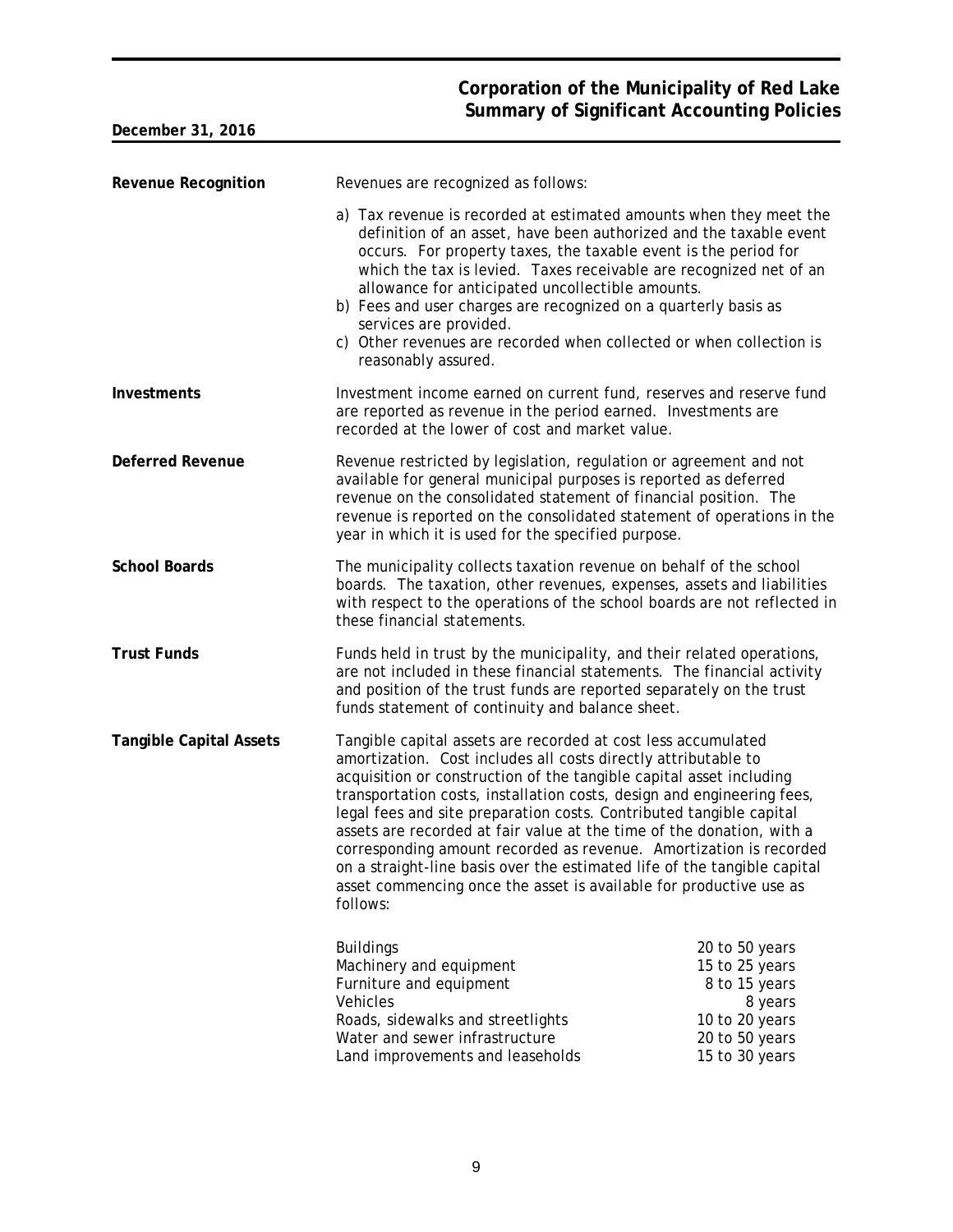| Liability for<br><b>Contaminated Sites</b>             | A contaminated site is a site at which substances occur in<br>concentration that exceed the maximum acceptable amounts under an<br>environmental standard. Sites that are currently in productive use are<br>only considered a contaminated site if an unexpected event results in<br>contamination. A liability for remediation of contaminated sites is<br>recognized when the organization is directly responsible or accepts<br>responsibility; it is expected that future economic benefits will be<br>given up; and a reasonable estimate of the amount can be made. The<br>liability includes all costs directly attributable to remediation activities<br>including post remediation operations, maintenance and monitoring.<br>The liability is recorded net of any expected recoveries. |
|--------------------------------------------------------|---------------------------------------------------------------------------------------------------------------------------------------------------------------------------------------------------------------------------------------------------------------------------------------------------------------------------------------------------------------------------------------------------------------------------------------------------------------------------------------------------------------------------------------------------------------------------------------------------------------------------------------------------------------------------------------------------------------------------------------------------------------------------------------------------|
| Use of Estimates and<br><b>Measurement Uncertainty</b> | The preparation of financial statements in accordance with Canadian<br>generally accepted accounting principles requires management to<br>make estimates and assumptions that affect the reported amounts of<br>assets and liabilities at the date of the financial statements, and the<br>reported amounts of revenues and expenses during the reported<br>period. Actual results could differ from management's best estimates<br>as additional information becomes available in the future.                                                                                                                                                                                                                                                                                                    |
|                                                        | In particular, management's estimate for the Landfill Liability, as<br>described in Note 5, is subject to measurement uncertainty. The<br>estimate is based on assumptions and calculations contained in an<br>engineer's report, modified as necessary for the passage of time and<br>actual use of the landfill site. Other accounts subject to significant<br>estimates include useful lives of tangible capital assets and allowances<br>for doubtful taxes, accounts receivable and contaminated sites. Actual<br>results could differ significantly from those estimates because of the<br>uncertainty related to future cost estimates and future use of the<br>landfill site.                                                                                                             |
|                                                        | The cost of other post-employment benefits offered to employees are<br>actuarially determined using the projected benefit method, prorated on<br>service and based on management's best estimate assumptions. Under<br>this method, the projected post-retirement benefit is deemed to be<br>earned on a pro-rata basis over the years of service in the attribution                                                                                                                                                                                                                                                                                                                                                                                                                              |

employee could retire and qualify for benefits.

period commencing at the date of hire, and ending at the earliest age the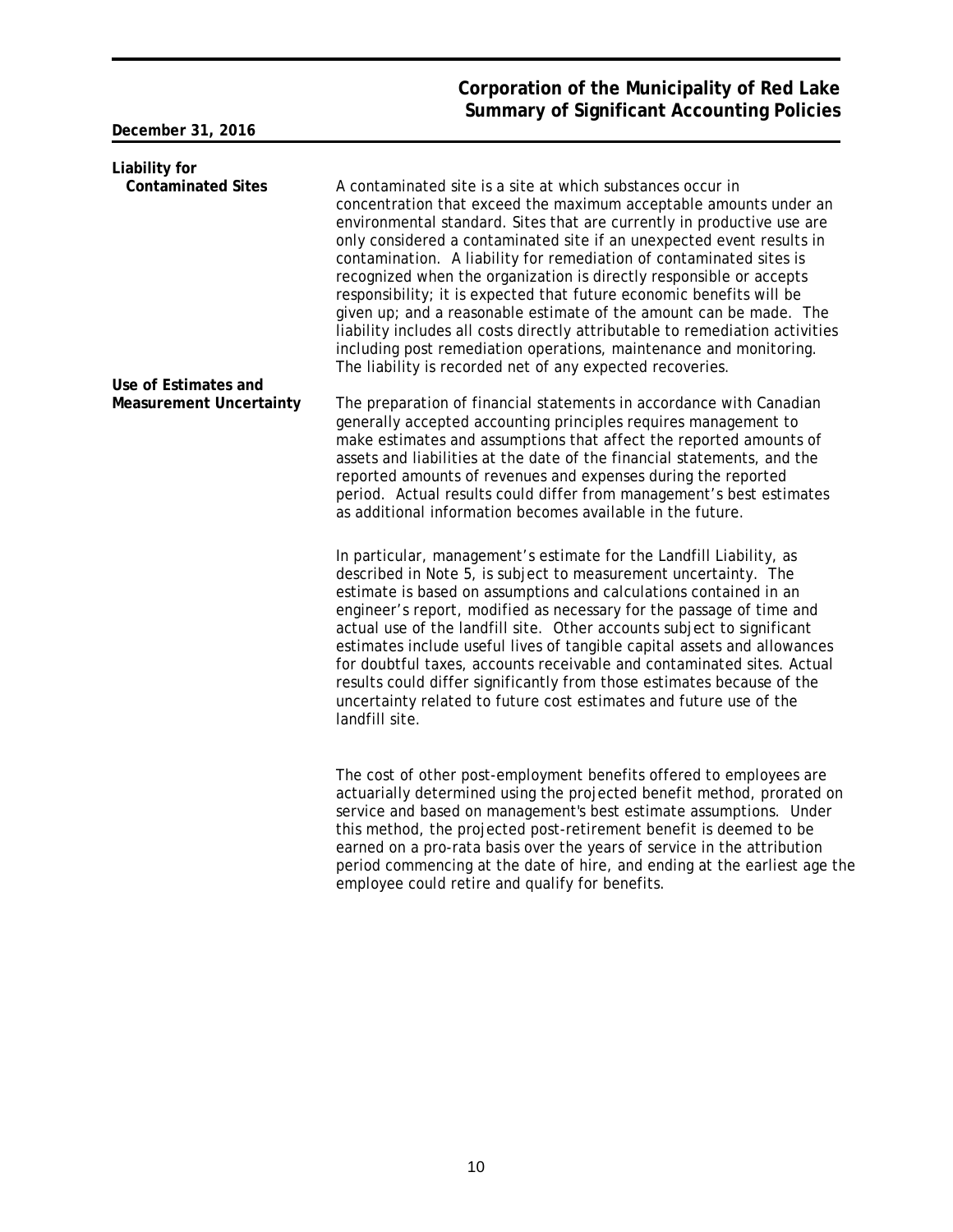# **Corporation of the Municipality of Red Lake Summary of Significant Accounting Policies**

**December 31, 2016**

| Pensions and Employee<br><b>Benefits</b> | Pension Plan<br>The Municipality is an employer member of the Ontario Municipal<br>Employees Retirement System (OMERS), which is a multi-employer,<br>defined benefit pension plan. The Board of Trustees, representing plan<br>members and employers, is responsible for overseeing the management of<br>the pension plan, including investment of the assets and administration of<br>the benefits. The Municipality has adopted defined contribution plan<br>accounting principles for this Plan because insufficient information is<br>available to apply defined benefit plan accounting principles. The<br>Municipality records as pension expense the current service cost,<br>amortization of past service costs and interest costs related to the future<br>employer contributions to the Plan for past employee service. |  |
|------------------------------------------|------------------------------------------------------------------------------------------------------------------------------------------------------------------------------------------------------------------------------------------------------------------------------------------------------------------------------------------------------------------------------------------------------------------------------------------------------------------------------------------------------------------------------------------------------------------------------------------------------------------------------------------------------------------------------------------------------------------------------------------------------------------------------------------------------------------------------------|--|
|                                          | Sick Leave<br>The collective Bargaining Agreement between the Municipality and the<br>Union provides for sick leave credits for its employees. Employees may<br>carry over unused sick time to a maximum of \$420 (2015 - \$420).                                                                                                                                                                                                                                                                                                                                                                                                                                                                                                                                                                                                  |  |
|                                          | Vacation<br>Employees are required to take their vacation time before December 31<br>each year, with a maximum allowable carry over of one week.                                                                                                                                                                                                                                                                                                                                                                                                                                                                                                                                                                                                                                                                                   |  |
| <b>Financial Instruments</b>             | The Municipality's financial instruments consist of cash and temporary<br>investments, taxes receivable, trade and other receivables, bank<br>indebtedness, accounts payable and accrued liabilities, and long term<br>liabilities. Unless otherwise noted, it is management's opinion that the<br>Municipality is not exposed to significant interest, currency or credit<br>risks arising from these financial statements.                                                                                                                                                                                                                                                                                                                                                                                                       |  |
|                                          | The fair values of these financial instruments approximate their<br>carrying values.                                                                                                                                                                                                                                                                                                                                                                                                                                                                                                                                                                                                                                                                                                                                               |  |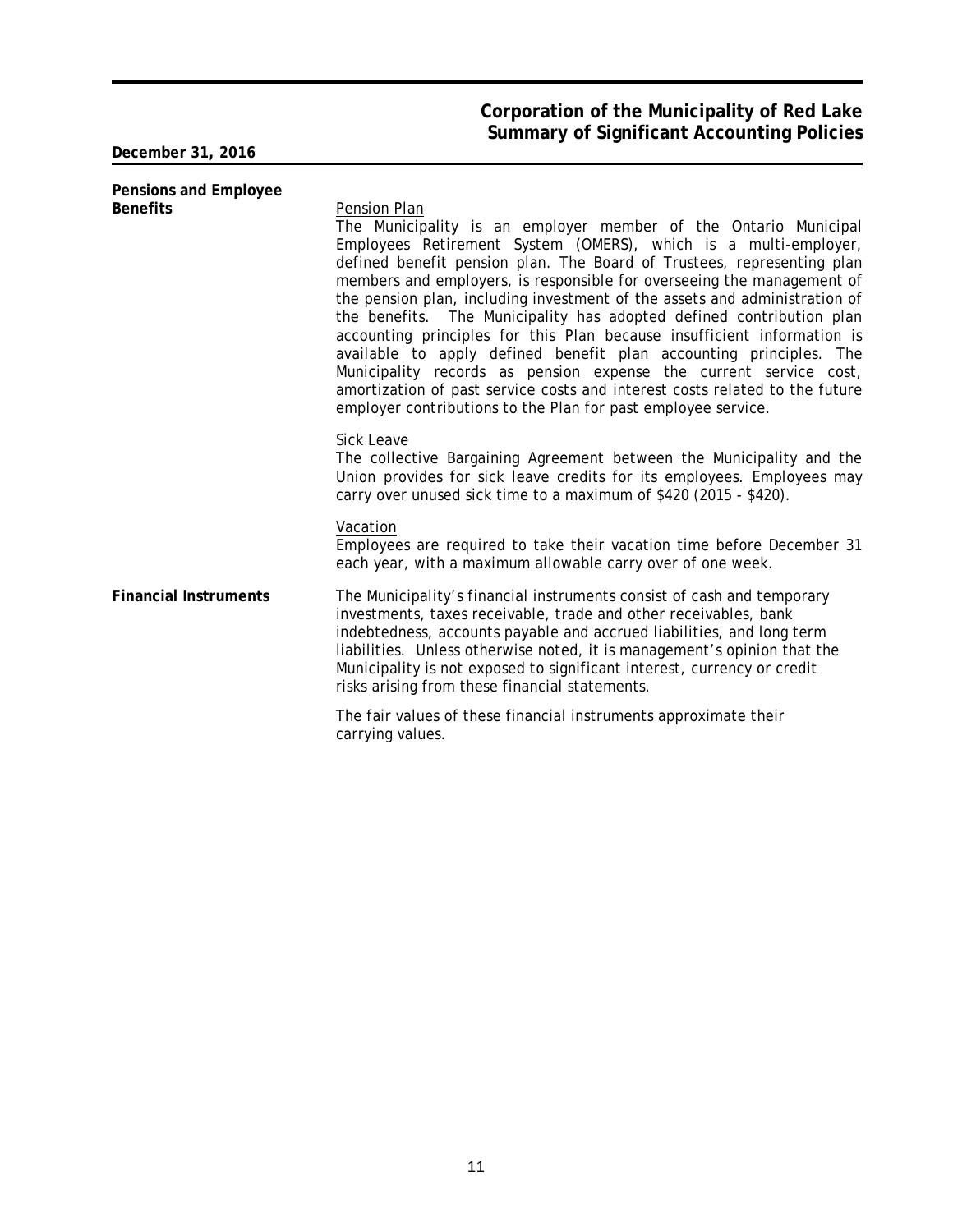# **Corporation of the Municipality of Red Lake Notes to Consolidated Financial Statements**

# **December 31, 2016**

**1. Cash**

| 1. | Cash                                                                                                                            | 2016                          |    | 2015                 |
|----|---------------------------------------------------------------------------------------------------------------------------------|-------------------------------|----|----------------------|
|    | Unrestricted Cash<br><b>Restricted Cash</b>                                                                                     | \$<br>562,618 \$<br>3,871,343 |    | 812,601<br>3,825,417 |
|    |                                                                                                                                 | 4,433,961                     | S. | 4,638,018            |
| 2. | <b>Short Term Investments</b>                                                                                                   |                               |    |                      |
|    |                                                                                                                                 | 2016                          |    | 2015                 |
|    | Unrestricted<br>Red Lake Regional Heritage Centre Board - CIBC Canadian<br>T-Bill fund (market value \$49,047)                  | \$<br>49,047                  | \$ | 48,936               |
|    | Red Lake Public Library Board - GICs bearing interest at<br>0.5% and maturing July and December 2017 (market<br>value \$84,340) | 84,340                        |    | 83,838               |
|    | Restricted<br>ONE Funds - gas tax, airport improvement and<br>airport parking investments (market value \$1,257,728)            | 1,257,728                     |    | 1,087,604            |
|    |                                                                                                                                 | 1,391,115                     | S  | 1,220,378            |
|    |                                                                                                                                 |                               |    |                      |

# **3. Bank Indebtedness**

The Corporation of the Municipality of Red Lake has a revolving credit facility with the Canadian Imperial Bank of Commerce for \$2,000,000. Advances under this facility are due on demand and bear interest at prime, payable monthly.

|                                             | 2015<br>2016                                         |
|---------------------------------------------|------------------------------------------------------|
| Bank overdraft<br>Revolving credit facility | $$2.414.546$ \$<br>924.091<br>1,500,000<br>1,500,000 |
|                                             | $$3,914,546$ $$2,424,091$                            |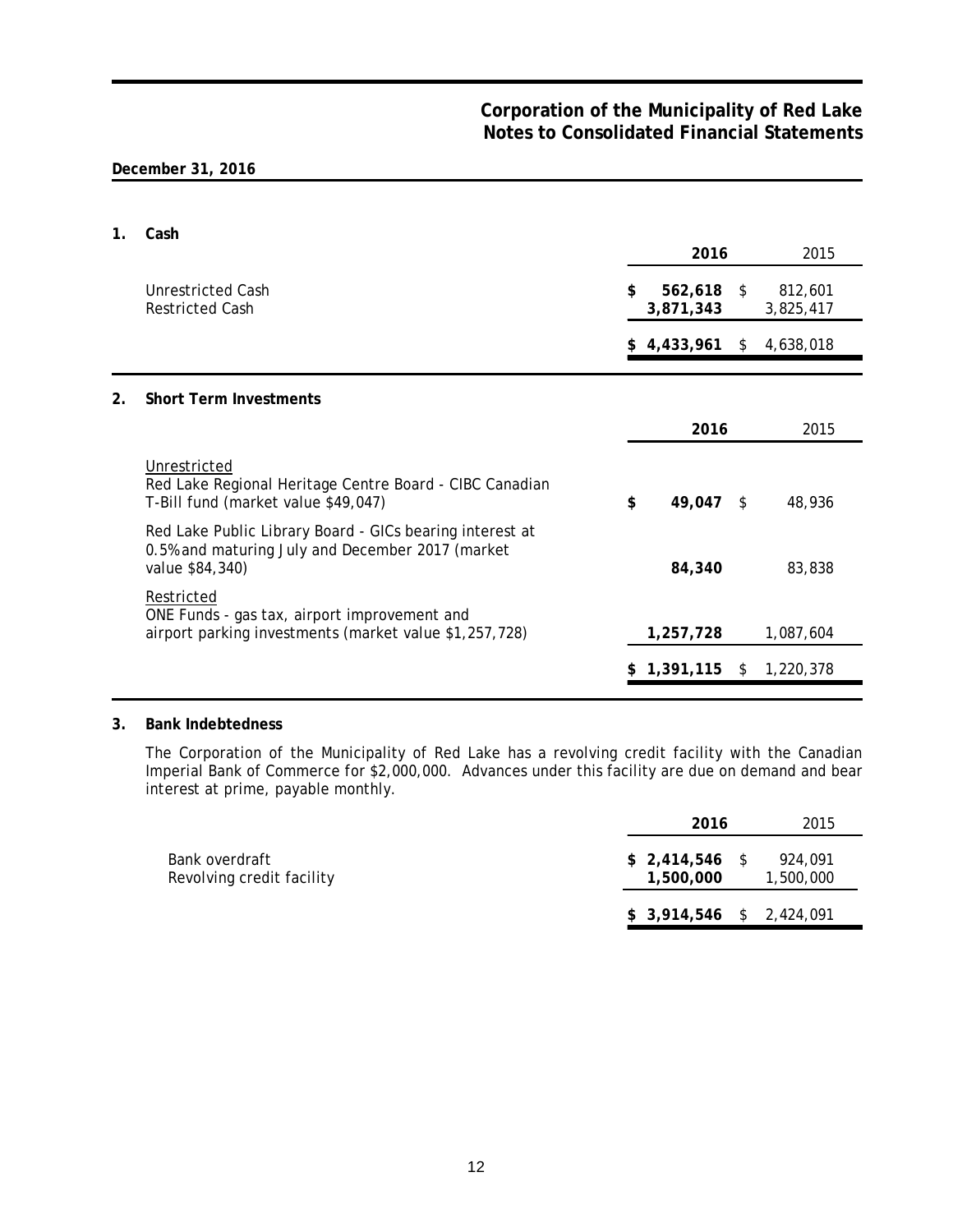# **4. Deferred Revenue**

Included in deferred revenue are amounts relating to gas tax agreement funds:

|                                                                    | 2016               | 2015              |
|--------------------------------------------------------------------|--------------------|-------------------|
| Opening Balance of Unspent Gas Tax Funds<br>Add:                   | \$<br>570,072 \$   | 523,205           |
| Amounts Received in the Year                                       | 283,965            | 270.444           |
| <b>Externally Restricted Interest Earned</b><br>Less:              | 6,642              | 10,892            |
| Project Expense                                                    | (411, 810)         | (234, 469)        |
| Closing Balance of Unspent Gas Tax Funds<br>Other Deferred Revenue | 448,869<br>81,702  | 570,072<br>87,957 |
| <b>Total Deferred Revenue</b>                                      | \$<br>530,571<br>S | 658,029           |

Gas tax revenue is provided by the Government of Canada. The use of the funding is established by funding agreement. Gas tax funding may be used towards designated community energy, water, wastewater, solid waste and capacity building projects as specified in the funding agreements.

# **5. Landfill Closure and Post Closure Liability**

The Environmental Protection Act sets out the regulatory requirements to properly close and maintain all active and inactive landfill sites. Under environmental law, there is a requirement for closure and post closure care of solid waste landfill sites. This requirement is to be provided for over the estimated life of the landfill site based on usage.

Landfill closure and post closure care requirements have been defined in accordance with industry standards and include final covering and landscaping of the landfill, pumping of ground water and leachates from the site, and ongoing environmental monitoring, site inspection and maintenance. The reported liability is based on estimates and assumptions with respect to events extending over a twenty five year period using the best information available to management. Future events may result in significant changes to the estimated total expenditures, capacity used or total capacity and the estimated liability, and would be recognized prospectively, as a change in estimate, when applicable.

The Municipality operates one primary landfill site. Based on a closure and post closure liability review dated 2013, the estimated cost to close the site is \$678,000 and the estimated post closure costs are \$27,844 per annum for 25 years. The liability is based on reaching capacity in year 2017 and was estimated using a discount factor of 3.84% and an inflation rate of 3.50%. At December 31, 2016, an amount of \$1,121,274 (2015 - \$1,073,488) has been accrued as a liability.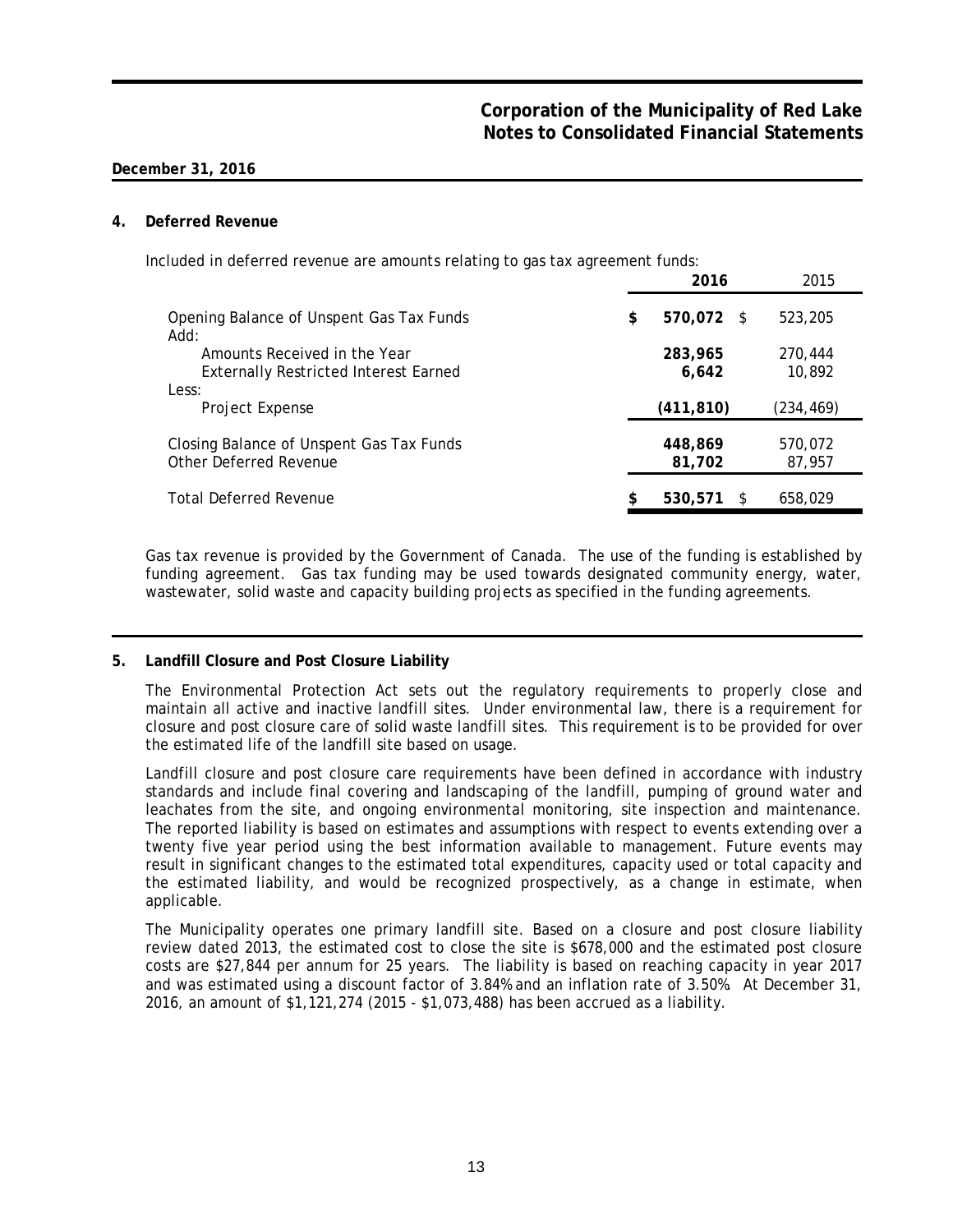# **Corporation of the Municipality of Red Lake Notes to Consolidated Financial Statements**

# **December 31, 2016**

# **6. Long Term Liabilities**

|                                                                                                                                                                                                      | 2016         | 2015         |
|------------------------------------------------------------------------------------------------------------------------------------------------------------------------------------------------------|--------------|--------------|
| Ontario Municipal Economic Infrastructure Financing Authority<br>advances, repayable semi-annually at \$27,867 plus interest at<br>2.31%, maturing December 2016                                     | \$           | \$<br>55,733 |
| Ontario Municipal Economic Infrastructure Financing Authority<br>advances, repayable semi-annually at \$81,281 plus interest at<br>2.37%, maturing December 2021                                     | 812,812      | 975,374      |
| Ontario Municipal Economic Infrastructure Financing Authority<br>advance, repayable semi-annually at blended principal and<br>interest installments of \$160,094 at 3.52%, maturing November<br>2026 | 2,679,419    | 2,899,466    |
| Federation of Canadian Municipalities Ioan, repayable \$121,827<br>semi-annually in June and December including interest at 2%,<br>maturing June 2032                                                | 3,233,621    | 3,409,938    |
| Pacific and Western Bank demand installment loan, repayable<br>\$23,455 monthly including interest at 3.79%, maturing July 2022                                                                      | 1,409,608    | 1,632,875    |
| CIBC Demand installment loan, principal draw amounts repayable<br>in \$14,032 quarterly payments plus interest payable monthly at<br>prime rate, maturing May 2020 (Loan # - 6028055)                | 196,442      | 252,568      |
| National Leasing, repayable in monthly payments of \$3,732<br>including interest at 5.86%, maturing in October 2021                                                                                  | 180,591      |              |
| Ford Credit Canada, repayable in monthly payments of \$756<br>including interest at 5.19%, maturing September 2022                                                                                   | 39,902       |              |
| CIBC demand installment loan, repayable in quarterly payments of<br>\$3,246 plus interest at prime, maturing November 2045 (Loan #-<br>6028454)                                                      | 347,327      | 386,279      |
| CIBC demand installment loan, repayable in quarterly payments of<br>\$16,857 plus interest at prime, maturing November 2045 (Loan #-<br>6028357)                                                     | 1,771,319    | 1,973,603    |
| <b>Carried Forward</b>                                                                                                                                                                               | \$10,671,041 | \$11,585,836 |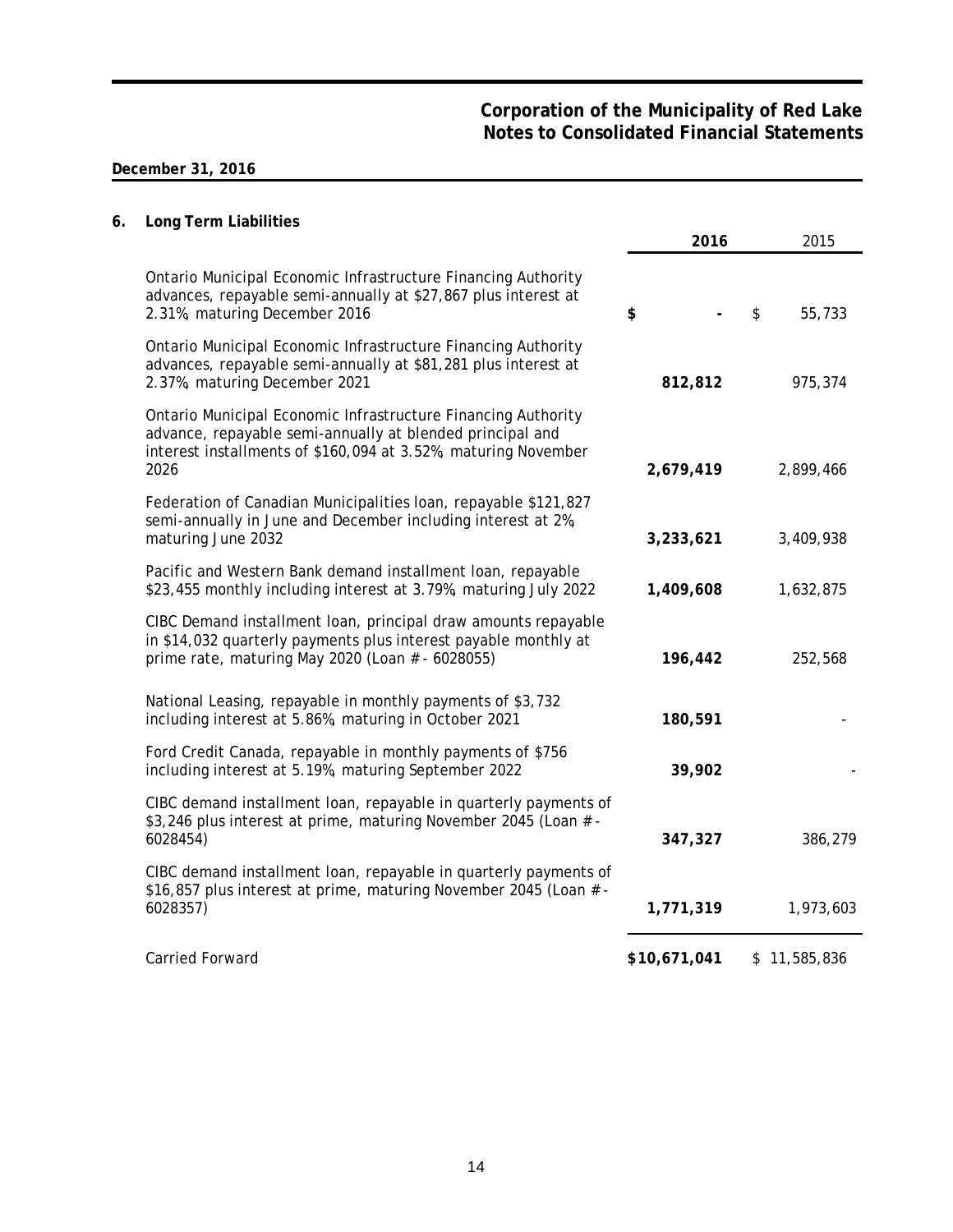# **Corporation of the Municipality of Red Lake Notes to Consolidated Financial Statements**

# **December 31, 2016**

| 6. | Long Term Liabilities - continued                                                                                                           |              |              |
|----|---------------------------------------------------------------------------------------------------------------------------------------------|--------------|--------------|
|    |                                                                                                                                             | 2016         | 2015         |
|    | Brought Forward                                                                                                                             | \$10,671,041 | \$11,585,836 |
|    | CIBC demand installment loan, repayable in quarterly payments of<br>\$23,862 plus interest at prime, maturing May 2021 (Loan #-<br>6027652) | 453,371      | 548.817      |
|    | CIBC demand installment loan, repayable in quarterly payments of<br>\$75,751 plus interest at prime, maturing May 2025 (Loan #-<br>6027857) | 930,888      | 1,231,492    |
|    | CIBC demand installment loan, repayable quarterly at \$97,841 plus<br>interest at prime, maturing May 2030 (Loan # - 6027954)               | 5,283,427    | 5,674,792    |
|    | Volvo Financial Services lease, repayable monthly at \$1,033 plus<br>taxes including interest at 4.5%, maturing January 2019                | 23,600       | 34,928       |
|    |                                                                                                                                             | \$17,362,327 | \$19,075,865 |
|    |                                                                                                                                             |              |              |

Principal payments for the next five fiscal years and thereafter if not demanded are as follows:

| 2017       | 1.941.641 |
|------------|-----------|
| 2018       | 1,954,158 |
| 2019       | 1.971.704 |
| 2020       | 1.687.738 |
| 2021       | 1.611.198 |
| Thereafter | 8,195,888 |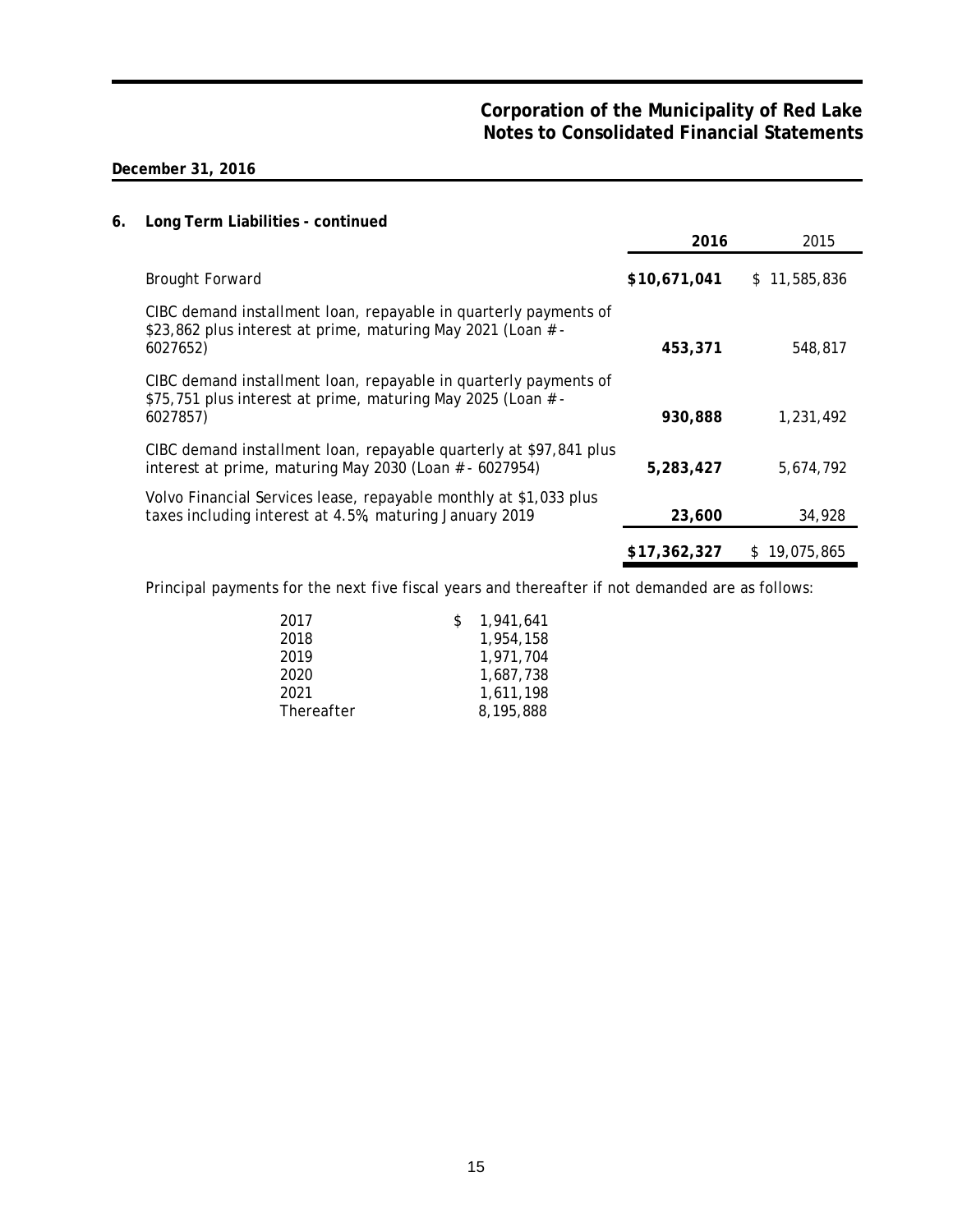| Corporation of the Municipality of Red Lake | Notes to Consolidated Financial Statements |
|---------------------------------------------|--------------------------------------------|
|                                             |                                            |

7. Tangible Capital Assets **7. Tangible Capital Assets**

|                                                |           |                  |                                                  |            |                                                     |                    |                                        | 2016         |
|------------------------------------------------|-----------|------------------|--------------------------------------------------|------------|-----------------------------------------------------|--------------------|----------------------------------------|--------------|
|                                                | Land      | <b>Buildings</b> | Furniture<br>and<br>Equipment<br>Machinery       | Vehicles   | Streetlights<br>Bridges and<br>Roads,<br>Sidewalks, | Water and<br>Sewer | Improvements<br>Land<br>and Leaseholds | Total        |
| Cost, Beginning of Year                        |           |                  | \$ 1, 170, 021 \$ 42, 928, 324 \$ 8, 698, 577 \$ |            | 689,825 \$ 17,442,308 \$ 19,169,507                 |                    | 6,647,981<br>↮                         | \$96,746,543 |
| Transfers<br>Additions                         |           | ,387,181         | 371,290                                          | 43,981     | 828,421                                             | 19,636             | 65,577                                 | 2,716,086    |
| Disposals                                      |           |                  | (57, 264)                                        | (247, 527) | (55, 369)                                           |                    |                                        | (360, 160)   |
| Cost, End of Year                              | 1,170,021 | 44,315,505       | 9,012,603                                        | 486,279    | 18,215,360                                          | 19, 189, 143       | 6,713,558                              | 99, 102, 469 |
| Accumulated Amortization,<br>Beginning of Year |           | 10,695,287       | 5,369,379                                        | 522,609    | 10,965,765                                          | 9,864,681          | 2,416,083                              | 39,833,804   |
| Amortization                                   |           | 919,011          | 420,753                                          | 47,324     | 610,914                                             | 388,352            | 362,679                                | 2,749,033    |
| Disposals                                      |           |                  | (36, 150)                                        | (242, 590) | (55, 369)                                           |                    |                                        | (334, 109)   |
| Accumulated Amortization, End<br>of Year       |           | 11,614,298       | 5,753,982                                        | 327,343    | 11,521,310                                          | 10,253,033         | 2,778,762                              | 42,248,728   |
| Net Carrying Amount, End of<br>Year            |           |                  | $$1,170,021$ \$ 32,701,207 \$ 3,258,621 \$       |            | 158,936 \$ 6,694,050 \$ 8,936,110 \$                |                    | 3,934,796                              | \$56,853,741 |
|                                                |           |                  |                                                  |            |                                                     |                    |                                        |              |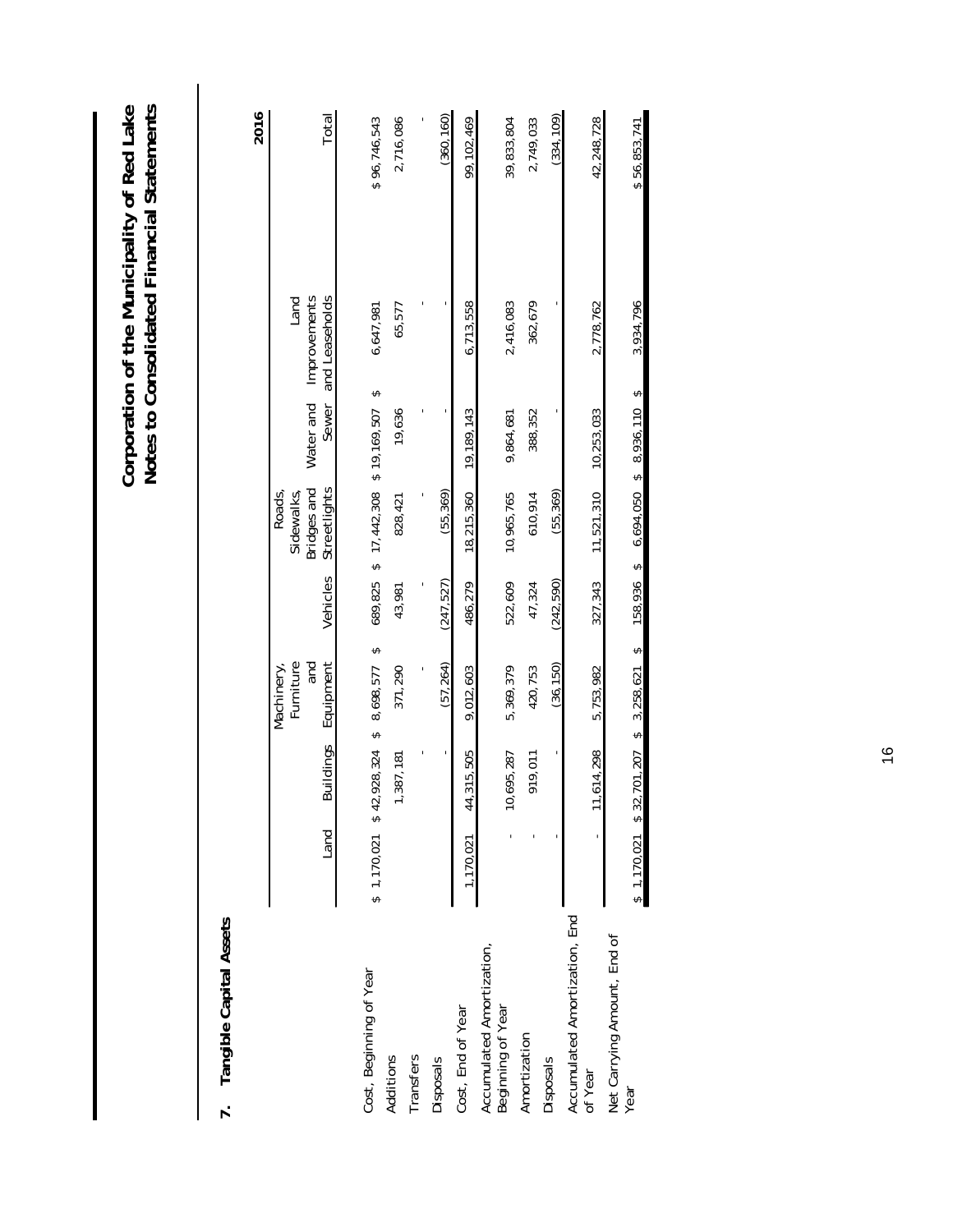| Notes to Consolidated Financial Statements |
|--------------------------------------------|
|                                            |
|                                            |
|                                            |
|                                            |
|                                            |
|                                            |
|                                            |
|                                            |
|                                            |
|                                            |
|                                            |
|                                            |
|                                            |
|                                            |
|                                            |

# 7. Tangible Capital Assets (continued) **7. Tangible Capital Assets (continued)**

|                                                |         |                          | Machinery,                                                             |         | Roads,                                    |                                          |                              |              |
|------------------------------------------------|---------|--------------------------|------------------------------------------------------------------------|---------|-------------------------------------------|------------------------------------------|------------------------------|--------------|
|                                                |         | Land Buildings Equipment | Furniture<br>and                                                       |         | and<br>Vehicles Streetlights<br>Sidewalks | Water and Improvements                   | Land<br>Sewer and Leaseholds | Total        |
| Cost, Beginning of Year                        |         |                          | 991,882 \$42,264,198 \$692 \$6925 \$693 \$6935 \$691,571,531 \$189,825 |         |                                           |                                          | 6,412,294                    | \$93,514,476 |
| Additions                                      | 178,139 | 664,126                  | 904,800                                                                |         | 870,777                                   | 378,538                                  | 235,687                      | 3,232,067    |
| Cost, End of Year                              |         | $1,170,021$ 42,928,324   | 8,698,577                                                              | 689,825 | 17, 442, 308 19, 169, 507                 |                                          | 6,647,981                    | 96,746,543   |
| Accumulated Amortization,<br>Beginning of Year |         | 9,814,704                | 4,961,061                                                              | 466,451 | 10,365,905                                | 9,480,743                                | 2,060,995                    | 37, 149, 859 |
| Amortization                                   |         | 880,583                  | 408.318                                                                | 56,158  | 599,860                                   | 383,938                                  | 355,088                      | 2,683,945    |
| Accumulated Amortization, End                  |         | 10,695,287               | 5,369,379                                                              |         | 522,609 10,965,765                        | 9,864,681                                | 2,416,083                    | 39,833,804   |
| Net Carrying Amount, End of                    |         |                          | $$1,170,021$ \$ 32,233,037 \$ 3,329,198 \$                             |         |                                           | $167,216$ \$ $6,476,543$ \$ 9,304,826 \$ | 4,231,898                    | \$56,912,739 |

The net book value of tangible capital assets not being amortized because they are under construction is \$nil (2015 - \$nil). The municipality holds<br>various works of art and historical treasures pertaining to the Red Lake R The net book value of tangible capital assets not being amortized because they are under construction is \$nil (2015 - \$nil). The municipality holds various works of art and historical treasures pertaining to the Red Lake Regional Heritage Centre. These items are not recognized as tangible capital assets in the financial statements because a reasonable estimate of the future benefits associated with such property cannot be made.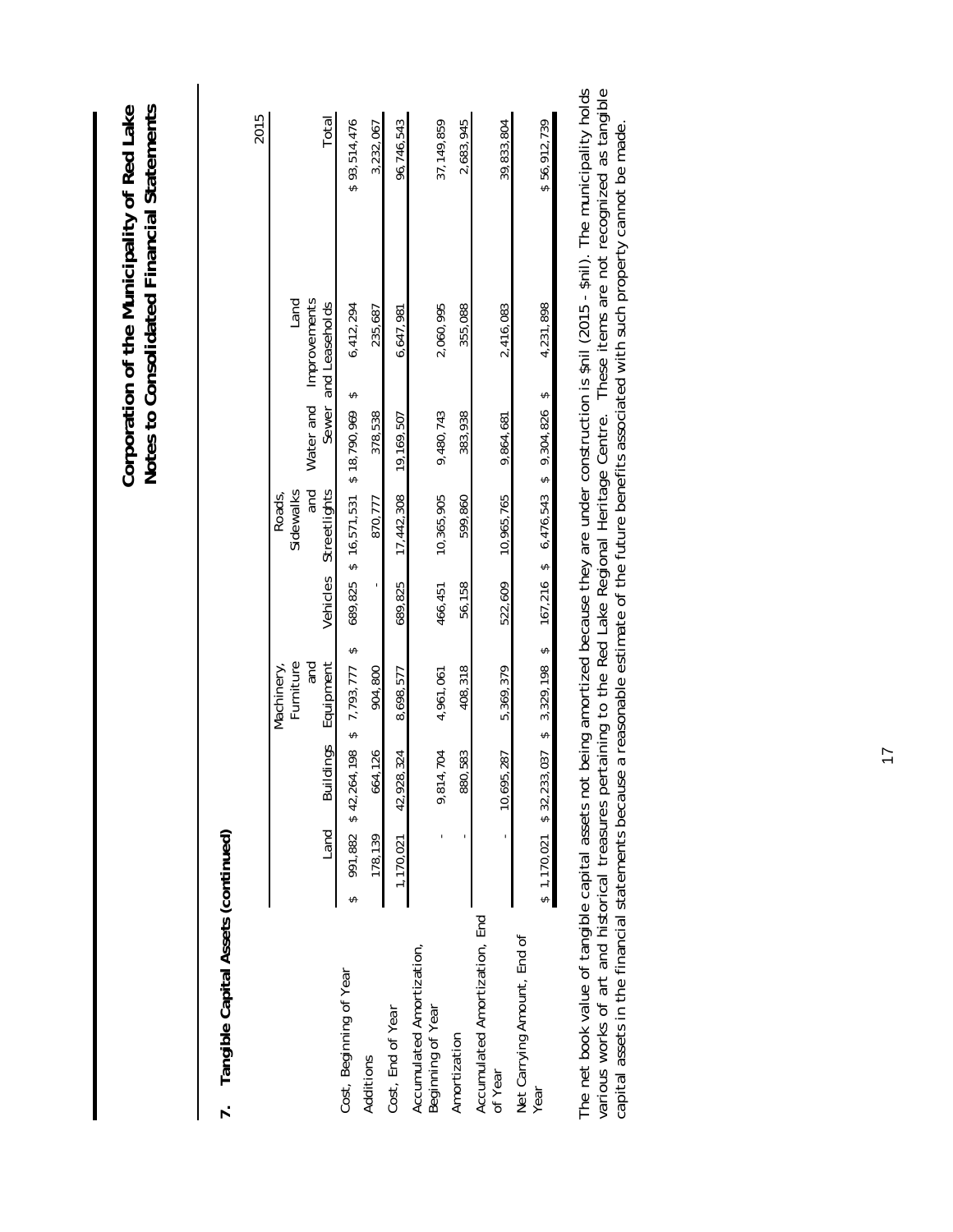# **8. Budget Amounts**

The Financial Plan (Budget) By-Law 1889-14 approved by Council was not prepared on a basis consistent with that used to report actual financial statement results (Public Sector Accounting Standards). The budget was prepared on a modified accrual basis while Public Sector Accounting Standards require a full accrual basis. The budget expensed all tangible capital expenditures rather than including amortization expense. As a result, the budget figures presented in the statements of financial activities and changes in net debt represent the By-Laws adopted by Council with adjustments as follows:

| Budget Surplus (Deficit) per Bylaw                                                                                | (17, 130)<br>\$                            |
|-------------------------------------------------------------------------------------------------------------------|--------------------------------------------|
| Add:<br>Capital Expenditures<br><b>Budgeted Payments of Long Term Debt</b><br><b>Budget Transfers to Reserves</b> | 2,202,335<br>1,919,515<br>23,800           |
| Less:<br><b>Budgeted Transfers from Reserve</b><br>Budgeted Proceeds from Long-Term Debt<br>Amortization          | (121, 546)<br>(1, 208, 862)<br>(2,622,242) |
| Budget per Statement of Operations                                                                                | 175,870<br>\$                              |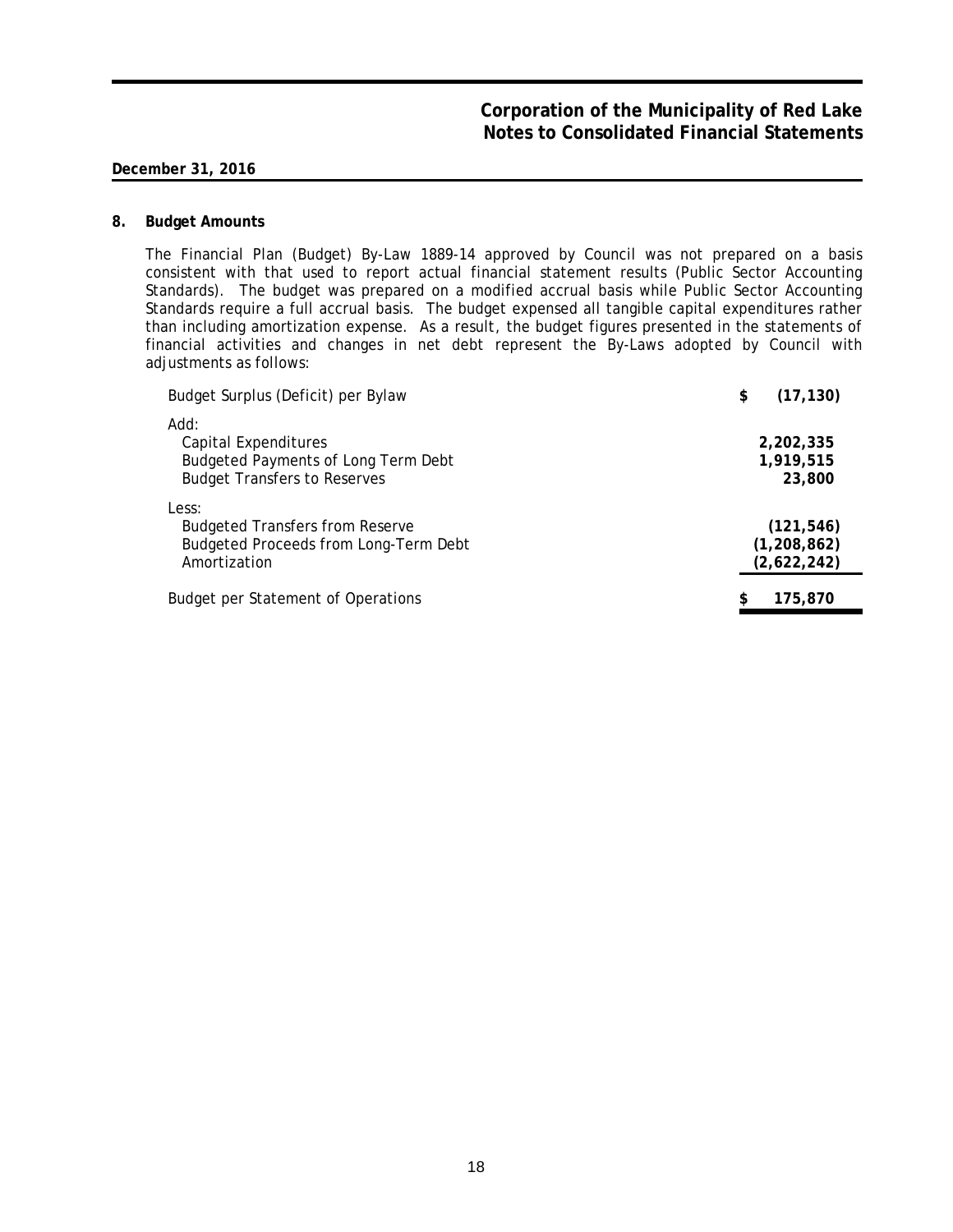# **Corporation of the Municipality of Red Lake Notes to Consolidated Financial Statements**

# **December 31, 2016**

| 9. | <b>Government Transfers</b>                                                                                                                                                             |                                                            | 2016                                                       | 2015                                                        |
|----|-----------------------------------------------------------------------------------------------------------------------------------------------------------------------------------------|------------------------------------------------------------|------------------------------------------------------------|-------------------------------------------------------------|
|    |                                                                                                                                                                                         | <b>Budget</b>                                              |                                                            |                                                             |
|    | Operating<br>Province of Ontario<br>Ontario Municipal Partnership Fund (OMPF)<br><b>Conditional - Protection</b><br>- Transportation<br>- Child care<br>- Other                         | \$<br>1,391,000<br>93,913<br>184,300<br>810,476<br>168,213 | 1,391,000<br>\$<br>95,827<br>182,402<br>932,454<br>265,406 | \$<br>1,545,500<br>106,758<br>134,315<br>816,366<br>226,413 |
|    | Government of Canada - other                                                                                                                                                            | 2,647,902<br>1,800                                         | 2,867,089<br>1,800                                         | 2,829,352                                                   |
|    | <b>Total Operating Transfers</b>                                                                                                                                                        | 2,649,702                                                  | 2,868,889                                                  | 2,829,352                                                   |
|    | <b>Tangible Capital Asset</b><br>Province of Ontario<br><b>Conditional - Medical Clinic</b><br>- Highway Commercial<br>- Waterfront<br>- Lassie Road<br>- Compaction Trailer<br>- Other | 254,097                                                    | 31,376                                                     | 12,794<br>259,351<br>71,613<br>800,105<br>54,325<br>50,000  |
|    |                                                                                                                                                                                         | 254,097                                                    | 31,376                                                     | 1,248,188                                                   |
|    | Government of Canada<br>Conditional - Gas Tax<br>- Highway Commercial<br>- Waterfront<br>- Airport<br>- Other                                                                           | 650,504<br>76,320<br>235,000<br>961,824                    | 411,810<br>65,576<br>107,787<br>585,173                    | 234,678<br>69,630<br>39,008<br>106,457<br>43,906<br>493,679 |
|    | <b>Total Tangible Capital Asset Transfers</b>                                                                                                                                           | 1,215,921                                                  | 616,549                                                    | 1,741,867                                                   |
|    | <b>Total Transfers</b>                                                                                                                                                                  | \$<br>3,865,623                                            | \$3,485,438                                                | 4,571,219<br>\$                                             |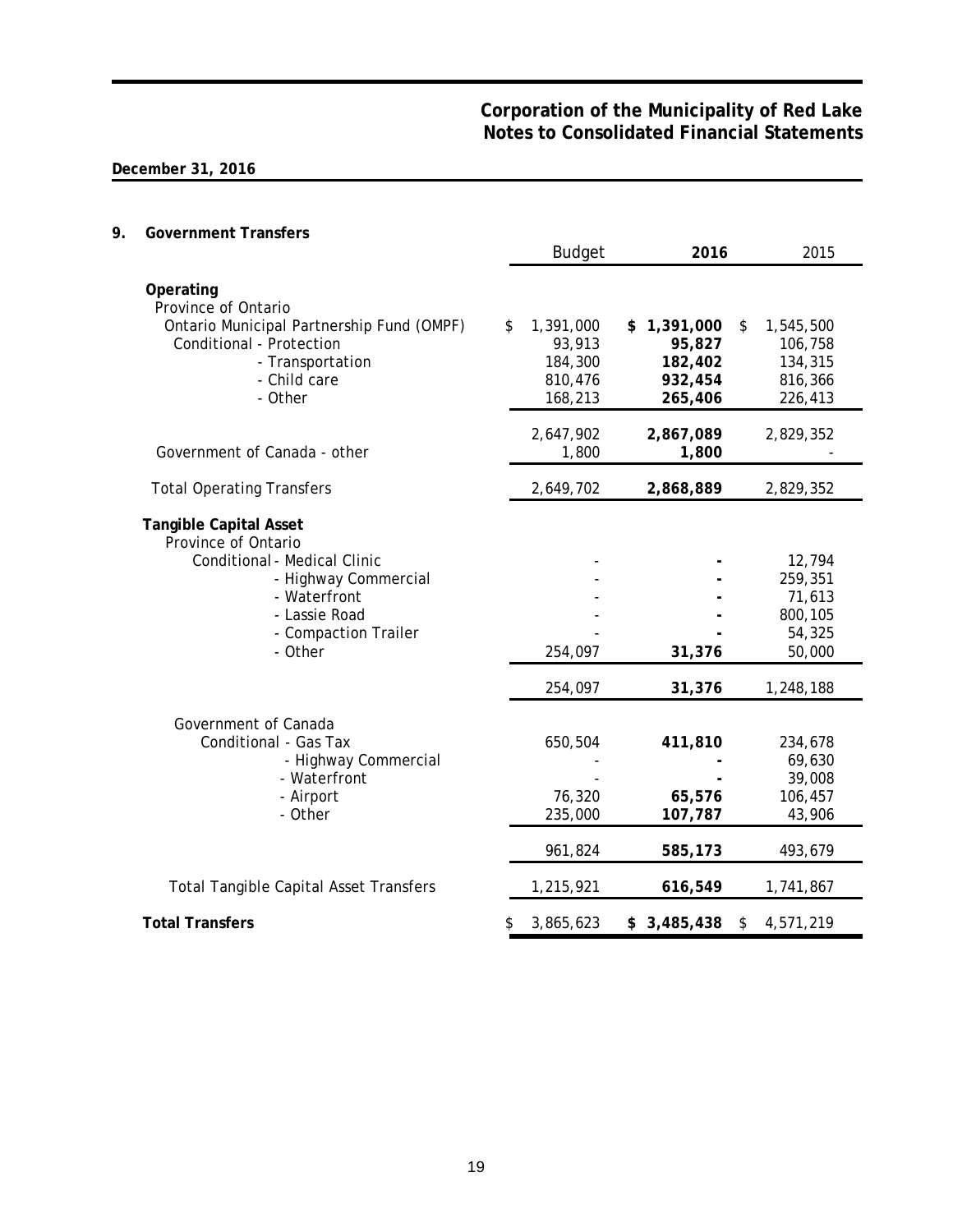# **10. Accumulated Surplus (Deficit)**

The Municipality's Accumulated Surplus on the Consolidated Statement of Financial Position consists of the following: **Red Lake**

|                                                           |               |                      | ked Lake |                                   |              |
|-----------------------------------------------------------|---------------|----------------------|----------|-----------------------------------|--------------|
|                                                           |               | <b>Red Lake</b>      | Regional |                                   |              |
|                                                           | Municipality  | Public               | Heritage |                                   |              |
|                                                           | of Red Lake   | <b>Library Board</b> | Centre   | 2016                              | 2015         |
| Current (Deficit)<br>Reserves and                         | \$(2,162,582) | \$<br>115,889 \$     |          | 34,380 \$ (2,012,313) \$          | 872,638      |
| Reserve Funds                                             | 4,548,358     | 96,120               | 118,822  | 4,763,300                         | 4,280,353    |
| Investment in Capital<br>Assets                           | 39,491,414    |                      |          | 39,491,414                        | 37,836,874   |
|                                                           | \$41,877,190  | \$<br>212,009 \$     |          | 153,202 \$42,242,401 \$42,989,865 |              |
|                                                           |               |                      |          |                                   |              |
| Reserves Funds set aside for specific purpose by Council: |               |                      |          |                                   |              |
| <b>Working Funds</b>                                      |               |                      |          | \$<br>67,050                      | \$<br>66,481 |
| Water System                                              |               |                      |          | 701,212                           | 695,263      |
| Sewer System                                              |               |                      |          | 269,016                           | 266,733      |
| <b>Police Services</b>                                    |               |                      |          | 94,791                            | 93,987       |
|                                                           |               |                      |          | 1,132,069                         | 1,122,464    |
|                                                           |               |                      |          |                                   |              |
| Reserves set aside for specific purpose by Council:       |               |                      |          |                                   |              |
| Parks                                                     |               |                      |          | 40,101                            | 26,536       |
| <b>Medical Centre</b>                                     |               |                      |          | 48,635                            | 48,223       |
| Water                                                     |               |                      |          | 587,138                           | 582,157      |
| Sewer                                                     |               |                      |          | 175,047                           | 173,562      |
| <b>Recreation Facility</b>                                |               |                      |          | 1,577                             | 1,564        |
| Fire                                                      |               |                      |          | 59,603                            | 59,098       |
| Sick Leave                                                |               |                      |          | 21,924                            | 21,738       |
| Norseman Royalties                                        |               |                      |          | 8,086                             | 8,017        |
| Cemetery Maintenance                                      |               |                      |          | 1,509                             | 1,496        |
| Waste Disposal                                            |               |                      |          | 269,120                           | 266,837      |
| Airport                                                   |               |                      |          | 1,781,050                         | 1,358,874    |
| <b>Public Works</b>                                       |               |                      |          | 39,548                            | 137,292      |
| General Government                                        |               |                      |          | 138,467                           | 39,212       |
| Library                                                   |               |                      |          | 96,269                            | 95,797       |
| <b>MTO Roads and Bridges</b>                              |               |                      |          | 26,043                            | 25,822       |
| Community in Bloom                                        |               |                      |          | 50,878                            | 46,678       |
| <b>Museum</b>                                             |               |                      |          | 170,818                           | 170,377      |
| Planning                                                  |               |                      |          | 7,609                             | 7,545        |
| Elections                                                 |               |                      |          | 15,064                            | 7,500        |
| Accessibility                                             |               |                      |          | 92,745                            | 79,564       |
|                                                           |               |                      |          | 3,631,231                         | 3, 157, 889  |
| Reserves and Reserve Funds, End of Year                   |               |                      |          | \$4,763,300                       | \$4,280,353  |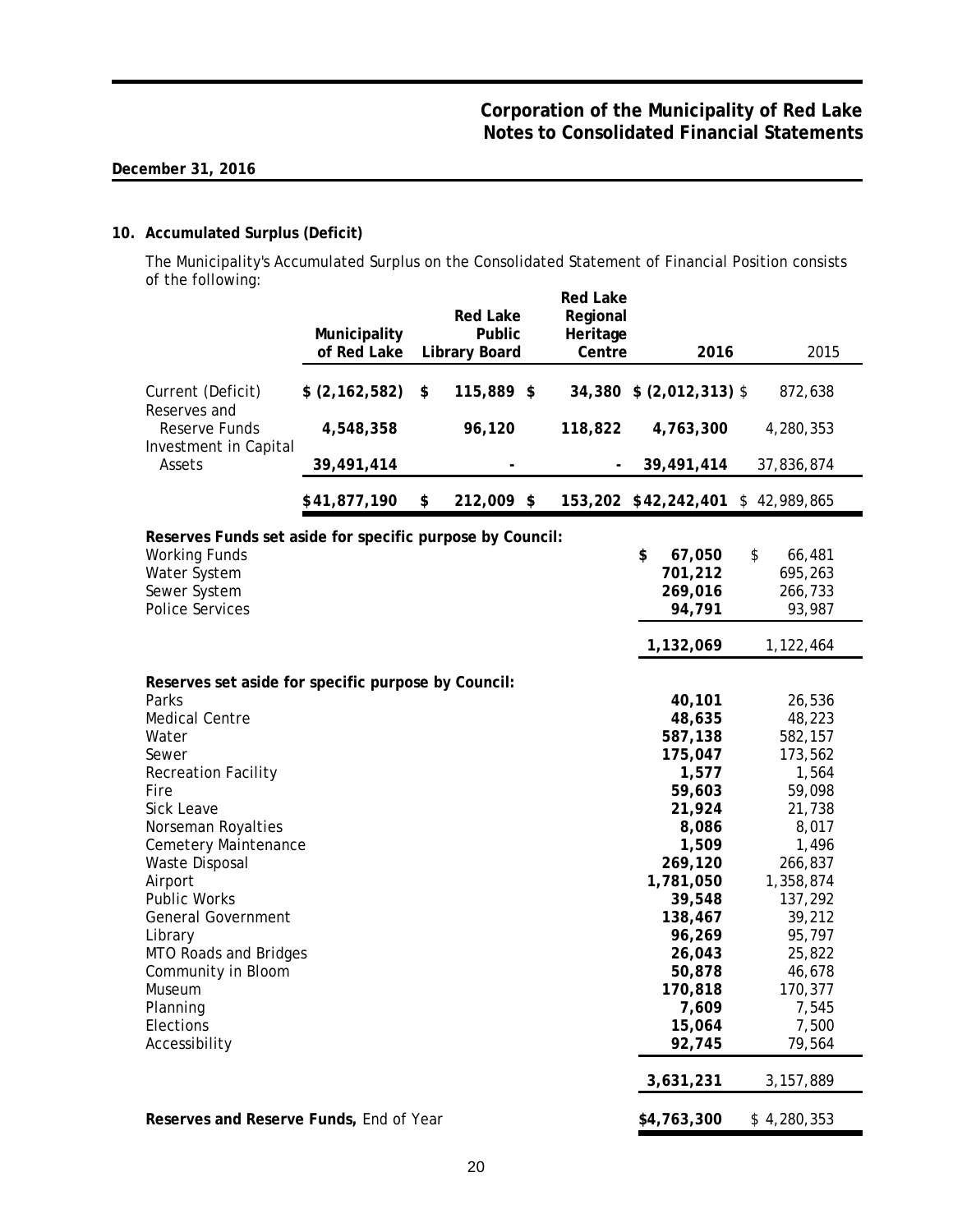# **11. Pension Agreements**

OMERS provides pension services to more than 470,000 active and retired members and approximately 1,000 employers. Each year an independent actuary determines the funding status of OMERS Primary Pension Plan (the Plan) by comparing the actuarial value of invested assets to the estimated present value of all pension benefits that members have earned to date. The most recent actuarial valuation of the Plan was conducted at December 31, 2016. The results of the valuation disclosed total actuarial liabilities of \$87,554 million in respect of benefits accrued for service with actuarial assets at that date of \$81,834 million indicating an actuarial deficit of \$5,720 million. Because OMERS is a multi-employer plan, any pension plan surpluses or deficits are a joint responsibility of Ontario municipal organizations and their employees. As a result, the Municipality does not recognize any share of the OMERS pension surplus or deficit. Contributions made by the Municipality to OMERS for 2016 were **\$**291,436 (2015 - \$304,630).

# **12. Other Income**

|                                                                                                                     | <b>Budget</b>                                         | 2016                                                   |    | 2015                                            |
|---------------------------------------------------------------------------------------------------------------------|-------------------------------------------------------|--------------------------------------------------------|----|-------------------------------------------------|
| Penalties and Interest<br>Investment Income<br>Licences and Permits<br><b>Provincial Offences</b><br>Other Revenues | \$<br>249,000<br>42,100<br>78,250<br>30,000<br>69,450 | \$<br>280,102<br>67,459<br>66,336<br>64,080<br>124,183 | -S | 268,306<br>56,787<br>84,580<br>64,211<br>55,416 |
|                                                                                                                     | \$<br>468,800                                         | \$<br>602,160                                          |    | 529,300                                         |

#### **13. Trust Funds**

The trust funds administered by the municipality amounting to \$199,023 (2015 - \$197,336) have not been included in the consolidated statement of financial position nor have the operations been included in the consolidated statement of financial activities. At December 31, the trust fund balances are as follows:

|                                                                                                                                |    | 2016                                | 2015                                |
|--------------------------------------------------------------------------------------------------------------------------------|----|-------------------------------------|-------------------------------------|
| Woodland Cemetery Perpetual Care<br>Red Lake Cemetery Perpetual Care<br><b>Memorial Trust Fund</b><br><b>Health Care Trust</b> | \$ | 85,053<br>101,607<br>3,017<br>7.146 | 84,332<br>100,745<br>2,992<br>7,085 |
| <b>Election Trust</b>                                                                                                          | S  | 2,200<br>199,023                    | 2,182<br>197,336                    |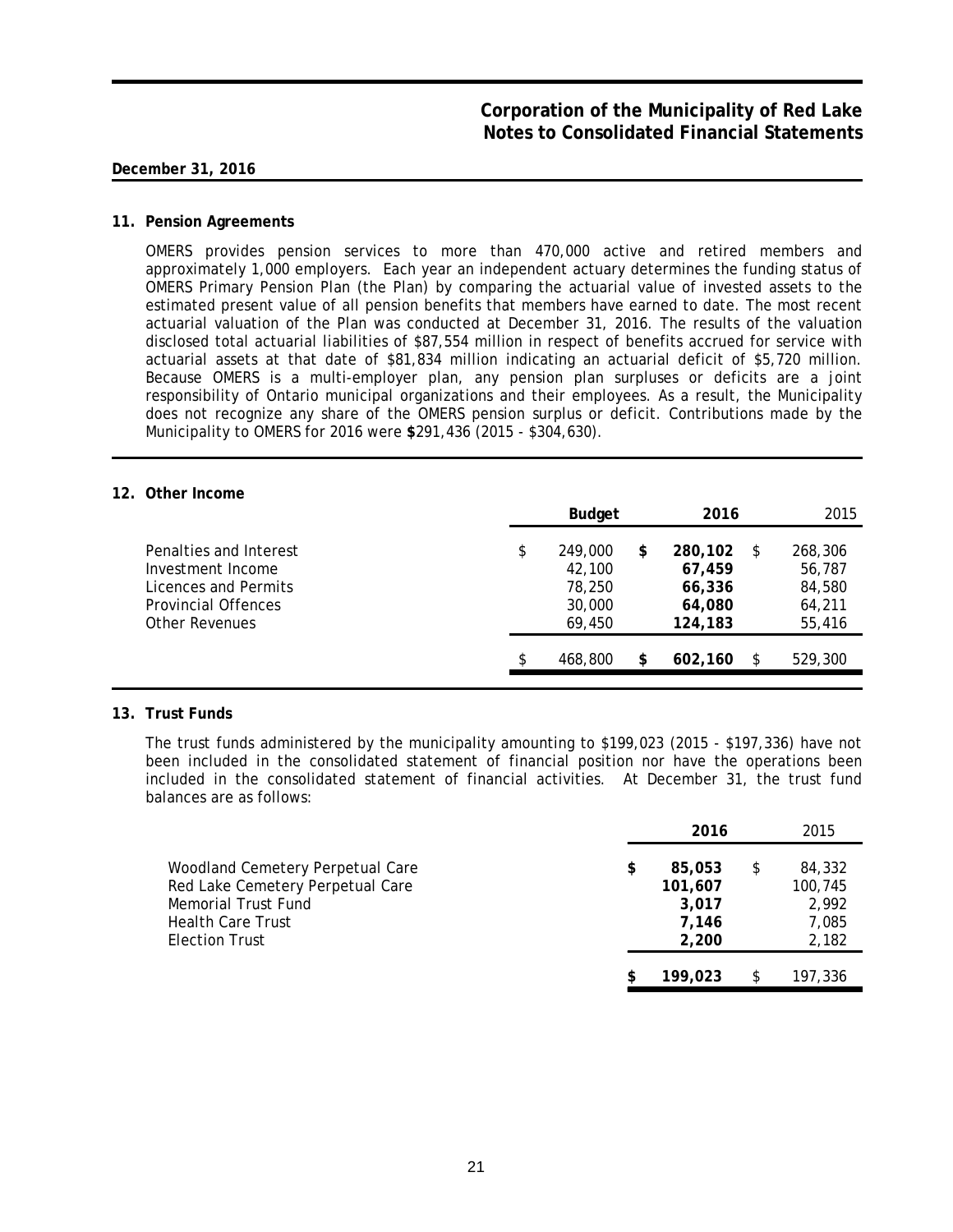# **14. Contractual Obligations and Commitments**

# Water and Waste Water (Sewage)

The Municipality has entered into an agreement with a third party for water and waste water services. The cost under this agreement is expected to be approximately \$1,553,995 for 2017. The agreement expires 2017.

# Waste Disposal

The Municipality is under an agreement with a third party for waste disposal services. The 2017 estimated cost is \$179,106.

# Policing

The Municipality is committed to municipal policing services with the Provincial Government. The estimated cost for 2017 is approximately \$1,579,287**.**

# **15. Contingencies**

The municipality is contingently liable for its pro-rata share of the deficit of the District of Kenora Home for the Aged. The Home's management expects to recover this deficit from projected future operating surpluses. A billing from the Home for the deficit is not anticipated.

# **16. Operations and School Boards**

Taxation, other revenues and requisitions for the school boards amounting to \$1,974,483 (2015 - \$2,014,670) are not reflected in these financial statements.

# **17. Liability for Contaminated Sites**

The Corporation has four municipally owned sites with known contamination. The contamination results from previous industry use. No liability has been recorded because it is not expected that economic benefits will be given up by the municipality.

# **18. Subsequent Events**

Subsequent to the year-end, the Corporation authorized long term borrowing for 2016 capital projects and recieved loan proceeds totalling \$1,957,415.

#### **19. Segmented Information**

The Corporation of the Municipality of Red Lake is a diversified municipal government institution that provides a wide range of services to its citizens including police, fire, ambulance, solid waste, sewer and water and recreation. For management reporting purposes, the Municipality's operations and activities are organized and reported by Funds.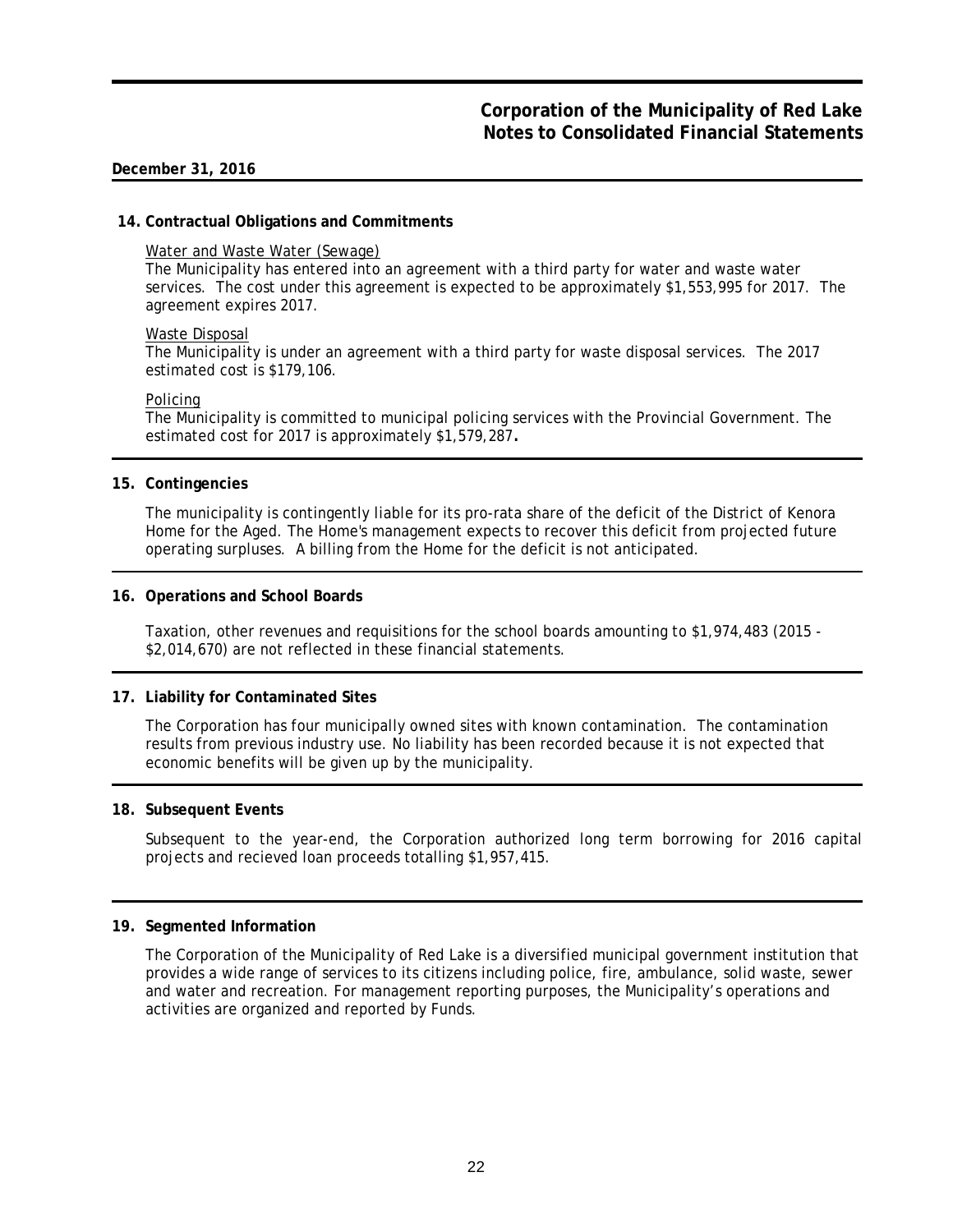# 19. **Segmented Information** - continued

The Municipal services are provided by departments and their activities are reported in these funds. Certain departments that have been separately disclosed in the segmented information, along with the services they provide, are as follows:

### **General Government**

General Government encompasses all the Municipality's administration including Council, the Administrator's office, finance and administration and human resources.

# **Protection Services**

Protection is comprised of police and fire services. The mandate of the municipal policing is to ensure the safety of the lives and property of citizens; preserve peace and good order; prevent crimes from occurring; detect offenders; and enforce the law. The Fire Service department is responsible to provide fire suppression service; fire prevention programs; training and education related to prevention, detection and/or extinguishments of fires.

# **Public Works and Transportation**

The Public Works and Transportation Department is responsible for the delivery of municipal public works services related to the planning, development and maintenance of roadway systems, the maintenance of parks and open space, and street lighting.

#### **Environmental**

The Municipality reports water, wastewater and solid waste disposal services in the Environmental Fund. These services include providing drinking water to the citizens of Red Lake, collecting and treating wastewater, and providing collection disposal and waste minimization programs and facilities for solid waste. Garbage collection operations are also reported in this Fund.

#### **Health Services**

Health services includes contributions to the Northwestern Health Unit and the Kenora District Services Board for ambulance services.

#### **Social and Family Services**

The Social and Family Services segment provides Ontario Works services, day care services and includes contributions to the District of Kenora Home for the Aged and to the Kenora District Services Board for social housing.

#### **Recreation and Cultural Services**

Recreation and cultural services is responsible for the community centres and the provision of recreation and leisure services such as fitness and aquatic programs. The operations of the Red Lake Library Board and the Red Lake Regional Heritage Centre Board are also in this segment.

#### **Planning and Development**

The Planning and Development includes planning, economic development and tourism. It facilitates economic development by providing services for the approval of all land development plans, the application and enforcement of zoning by-laws, the processing of building permit applications, as well as providing cemetery services to citizens.

For each reported segment, revenues and expenses represent both amounts that are directly attributable to the segment and amounts that are allocated on a reasonable basis. Therefore, certain allocation methodologies are employed in the preparation of the segmented financial information.

Taxation revenues have been apportioned based on percentage of expenses with the exception of water and sewer services where no taxation revenue has been allocated. Revenue from the Ontario Municipal Partnership Fund is reported in General Government and has not been allocated.